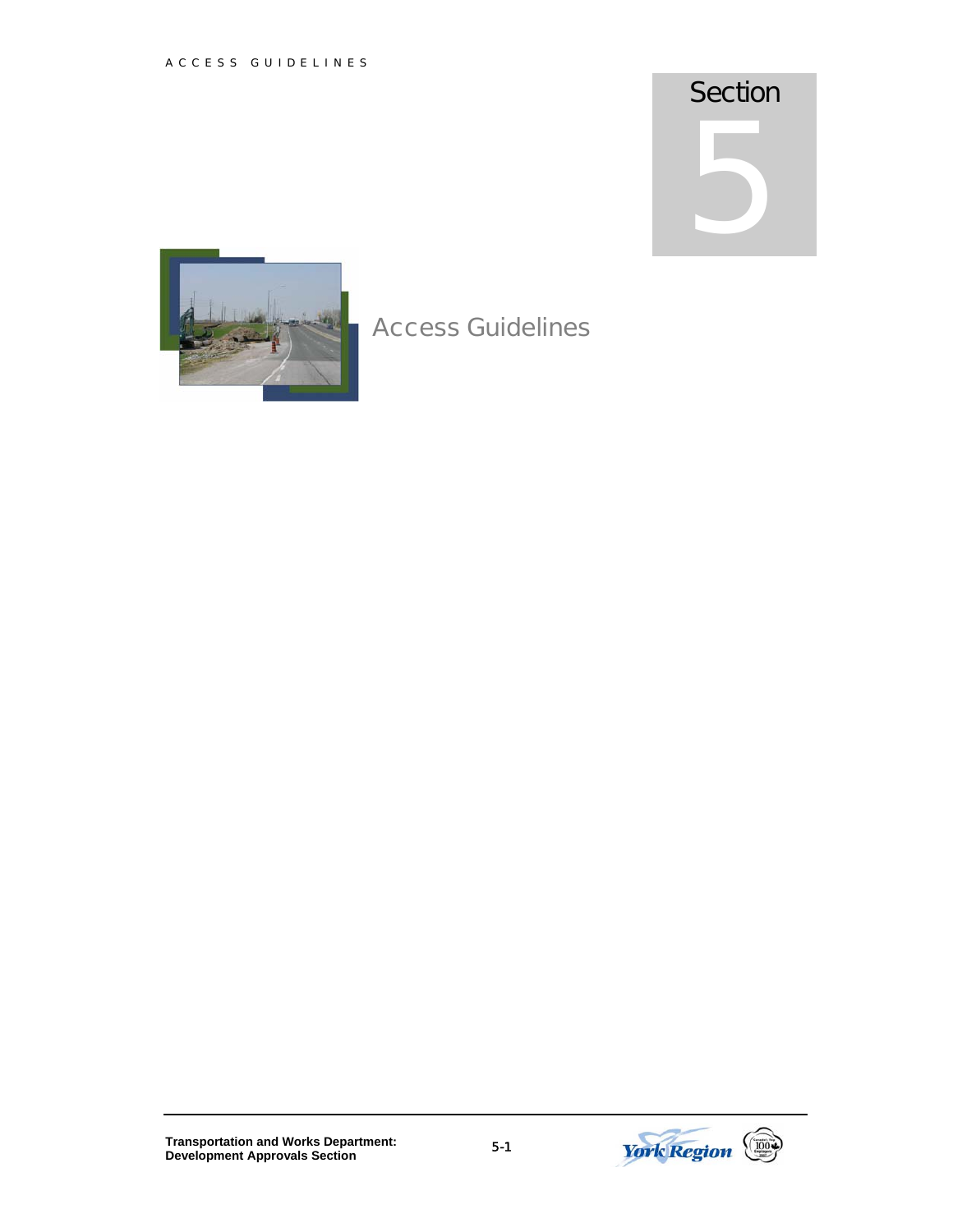# *ACCESS GUIDELINE FOR REGIONAL ROADS*



Transportation and Works Department Regional Municipality of York 17250 Yonge Street Newmarket, Ontario L3Y 6Z1

September, 2007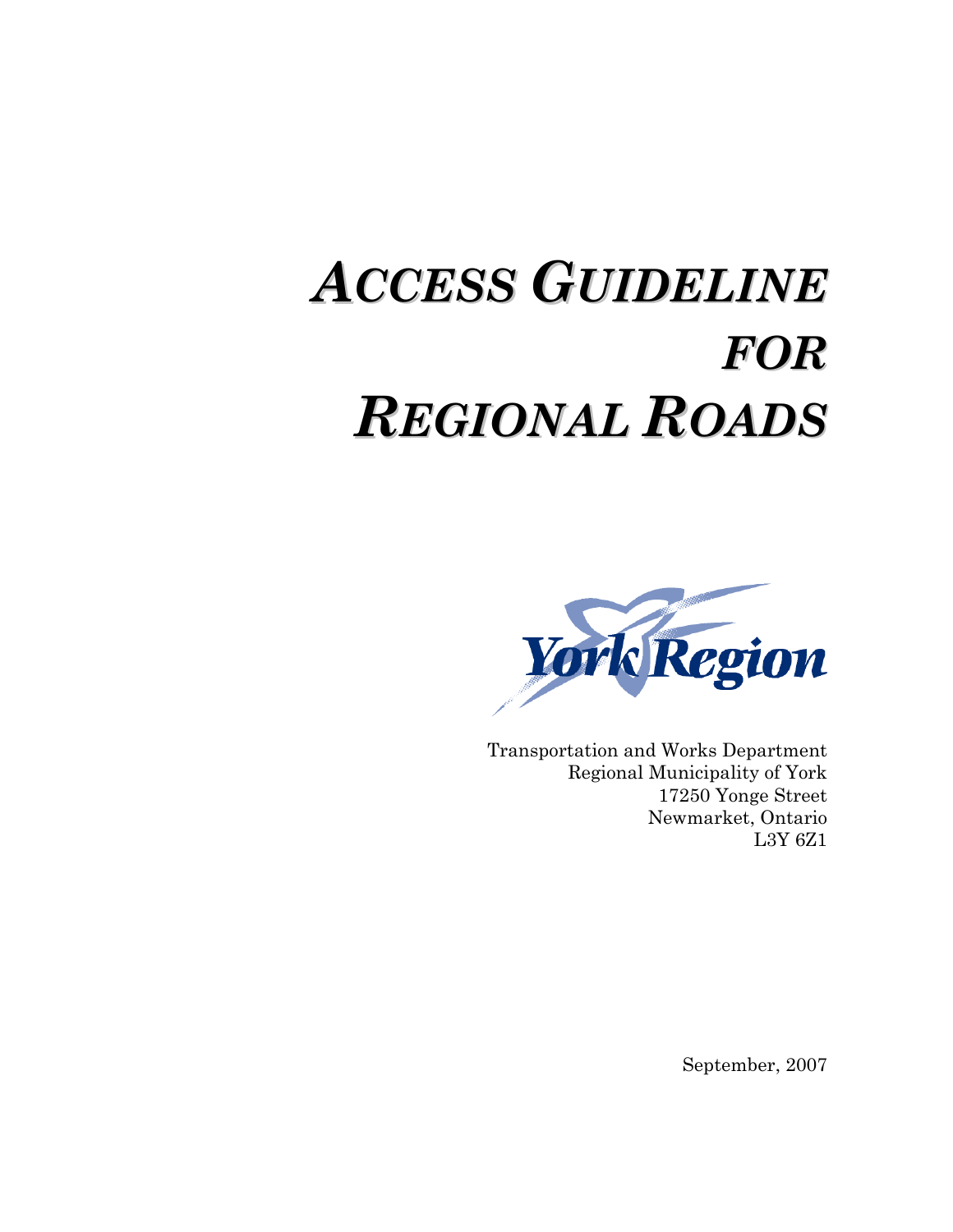

#### **TABLE OF CONTENTS**

| <b>DEFINITIONS</b> |                                               |                                          | $\mathbf{2}$   |  |  |  |  |
|--------------------|-----------------------------------------------|------------------------------------------|----------------|--|--|--|--|
| 1.                 | <b>WHAT IS ACCESS MANAGEMENT?</b>             |                                          |                |  |  |  |  |
| 2.                 |                                               | <b>BENEFITS OF ACCESS MANAGEMENT</b>     | 4              |  |  |  |  |
| 3.                 | <b>DISCLAIMER</b>                             |                                          |                |  |  |  |  |
| 4.                 | <b>REGIONAL ROAD DESIGNATIONS</b>             |                                          |                |  |  |  |  |
| 5.                 |                                               | <b>SUBMISSION REQUIREMENTS</b>           | 6              |  |  |  |  |
| 6.                 |                                               | <b>ACCESS CONTROL</b>                    | 7              |  |  |  |  |
|                    | 6.1                                           | <b>DIRECT ACCESS</b>                     | $\overline{7}$ |  |  |  |  |
|                    | 6.2                                           | <b>ALTERNATIVE ACCESS</b>                | 8              |  |  |  |  |
|                    | 6.3                                           | <b>NUMBER OF ACCESS CONNECTIONS</b>      | 8              |  |  |  |  |
|                    | 6.4                                           | <b>ACCESS RESTRICTIONS</b>               | 9              |  |  |  |  |
|                    | 6.5                                           | <b>ACCESS CONTROL</b>                    | 10             |  |  |  |  |
|                    | 6.6                                           | <b>ACCESS SPACING</b>                    | 10             |  |  |  |  |
|                    |                                               | 6.6.1 SIGNALIZED INTERSECTIONS           | 10             |  |  |  |  |
|                    |                                               | 6.6.2 MAJOR ACCESS CONNECTIONS           | 11             |  |  |  |  |
|                    |                                               | 6.6.3 MINOR ACCESS CONNECTIONS           | 13             |  |  |  |  |
|                    | 6.7                                           | <b>DRIVEWAY SIGHT DISTANCE</b>           | 17             |  |  |  |  |
|                    | 6.8                                           | <b>MEDIANS</b>                           | 17             |  |  |  |  |
|                    | 6.9                                           | <b>AUXILIARY LANES</b>                   | 18             |  |  |  |  |
|                    |                                               | 6.9.1 LEFT TURN LANES                    | 18             |  |  |  |  |
|                    |                                               | 6.9.2 RIGHT TURN LANES                   | 18             |  |  |  |  |
| 7.                 | <b>ACCESS DESIGN CONTROL</b>                  |                                          |                |  |  |  |  |
|                    | 7.1                                           | DRIVEWAY ANGLE AT INTERSECTION           | 19             |  |  |  |  |
|                    | 7.2                                           | <b>DRIVEWAY GRADIENT</b>                 | 19             |  |  |  |  |
|                    | 7.3                                           | <b>CORNER RADII</b>                      | 20             |  |  |  |  |
|                    | 7.4<br>20<br>DRIVEWAY CLEARTHROAT DISTANCE    |                                          |                |  |  |  |  |
| 8.                 | <b>LOT CRITERIA</b>                           |                                          |                |  |  |  |  |
|                    | 8.1                                           | <b>LOT DIMENSIONS</b>                    | 21             |  |  |  |  |
|                    | 8.2                                           | <b>FLAG LOT STANDARDS</b>                | 21             |  |  |  |  |
|                    | 8.3                                           | <b>REVERSE FRONTAGE LOTS</b>             | 21             |  |  |  |  |
|                    | 8.4<br><b>FRONTAGE ROAD LOTS</b>              |                                          |                |  |  |  |  |
|                    | 22<br>8.5<br><b>LOCAL STREET CONNECTIVITY</b> |                                          |                |  |  |  |  |
| 9.                 |                                               | <b>VARIANCE CONTROL</b>                  | 22             |  |  |  |  |
|                    | 9.1                                           | <b>EXISTING NON-CONFORMING DRIVEWAYS</b> | 22             |  |  |  |  |
|                    | 9.2<br>22<br><b>VARIANCE TO ABOVE</b>         |                                          |                |  |  |  |  |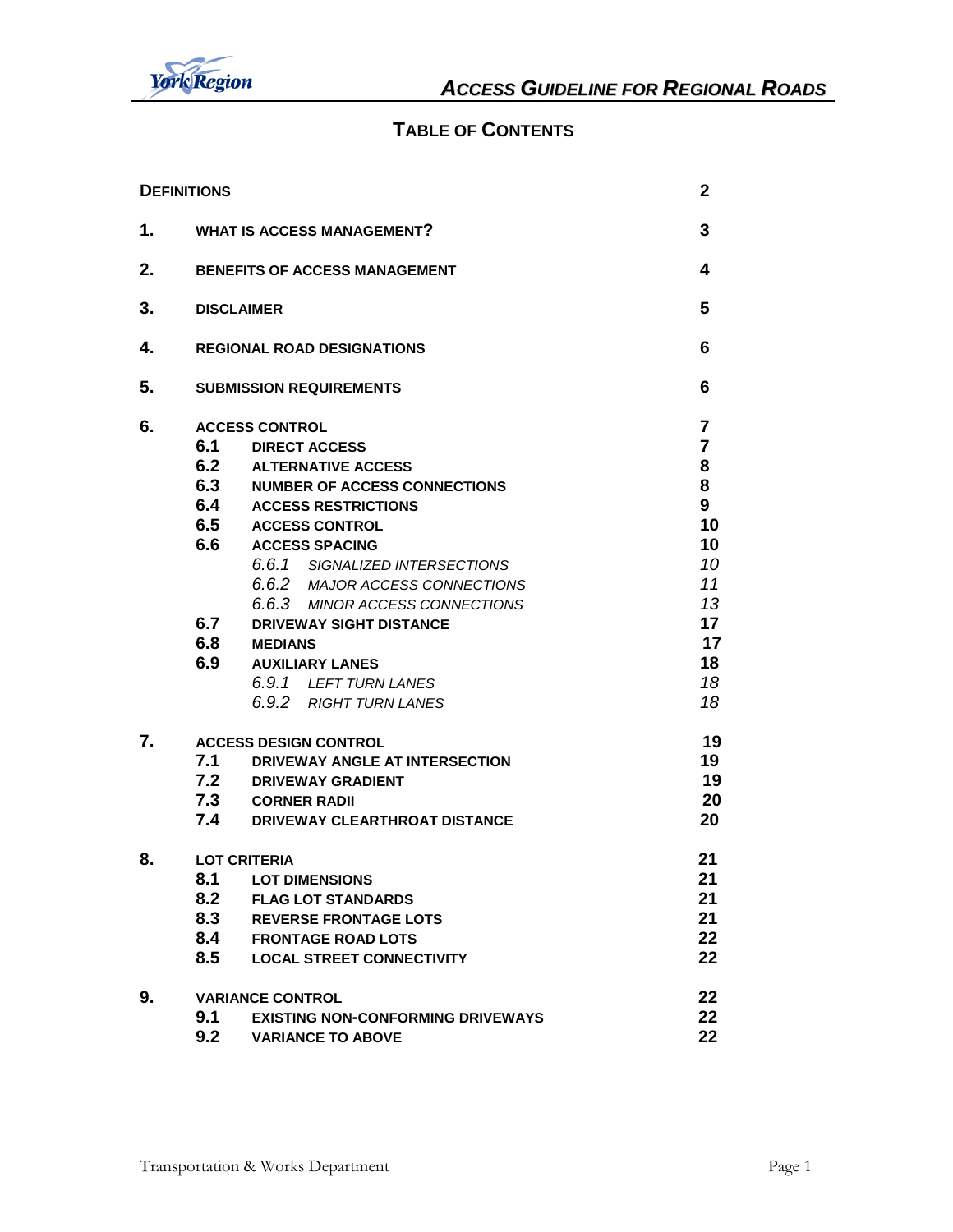

## **DEFINITIONS**

**Access** - A means of vehicular or pedestrian approach, entry to, or exit from property.

**Access Connection** - Any driveway, street, turnout or other means of providing for the movement of vehicles to or from the public street system.

**Cross Access** - A service drive providing vehicular access between two or more contiguous sites to facilitate travel without a driver using the public street system.

**Corner Clearance** – The distance between a driveway and a signalized intersection or major access connection, measured from the extension of the curb of the intersection to the centre-line of the driveway.

**Driveway** - A private roadway or service drive providing for the movement of vehicles within a development and connecting to a public street.

**Influence Area (Intersection)** - That area beyond the physical intersection of two streets that comprises decision and maneuver distance, plus any vehicle storage length, that is to remain free of any driveway or side street connection.

**Intersection Sight Distance** - The generally unobstructed view along an uncontrolled street from a side street or driveway wherein drivers have sufficient view to safely enter or cross the uncontrolled street.

**Joint Access (or Shared Access)** - A driveway connecting two or more contiguous sites to the public street system.

**Major access connection** - Unsignalized intersection of a Regional road with another Regional road or municipal road. Includes also private driveways to large developments that generate traffic of sufficient volume to have a significant impact on traffic operations and/or safety of the Regional roadway.

**Median Break** - A break in a raised median that is designed to allow drivers to cross or turn into or from either direction of travel separated by the raised median.

**Minor access connection -** Private driveways to small developments that generate low traffic volumes.

**Raised Median** - A physical barrier in the roadway that separates traffic traveling in the opposite directions, that is intended to exclude drivers from traveling across it except where designated openings are provided.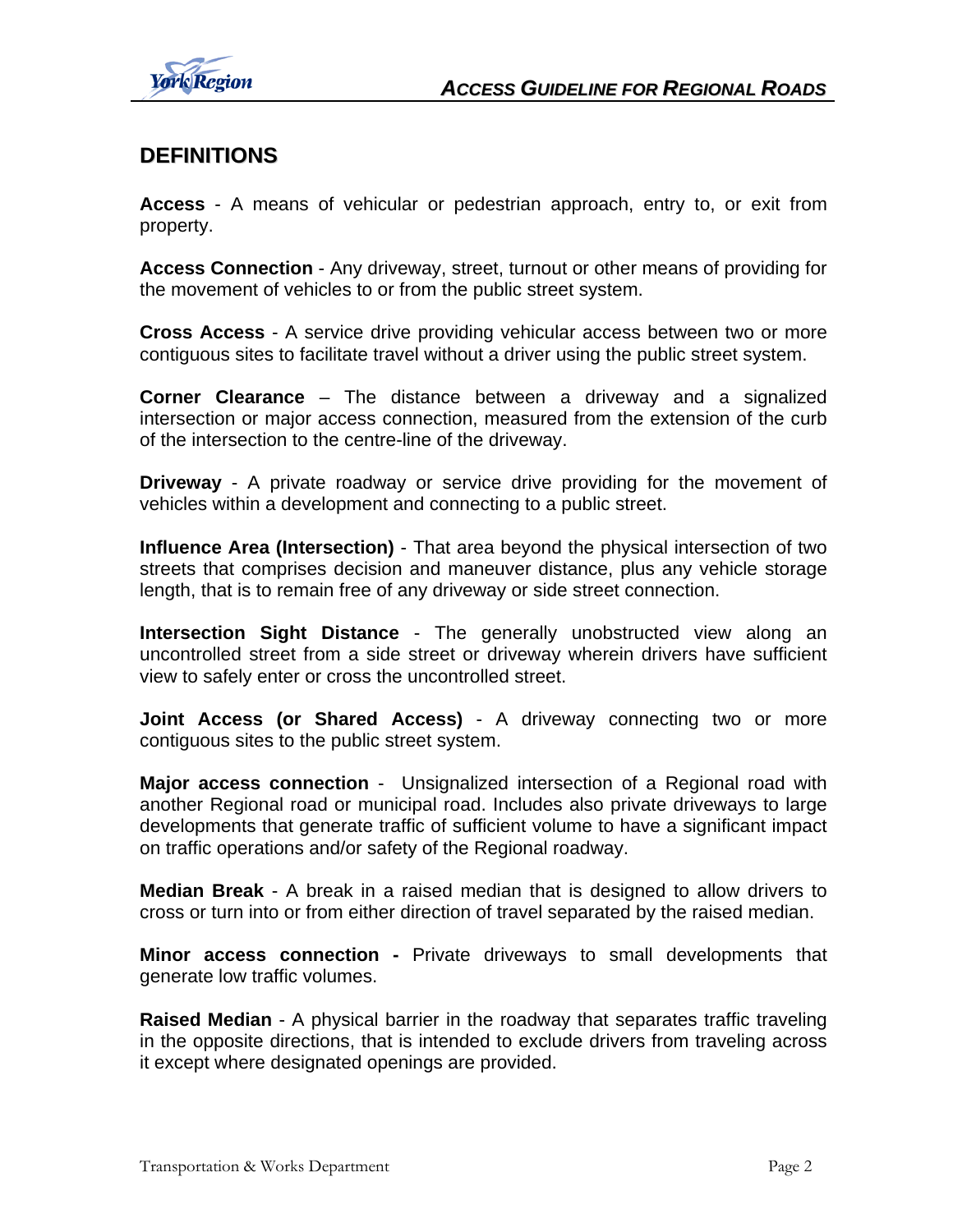

#### **1. WHAT IS ACCESS MANAGEMENT?**

Comprehensive access management is an approach to address traffic congestion, collisions, and loss of arterial vehicular capacity. Access management programs address the location and design of public road and entrance connections to the roadway, as well as land use, subdivision and site design practices.

Since access management involves land use and transportation planning, it is required that there is co-operation within and between government agencies responsible for transportation and land development decisions. That is, there must be co-operation between the Ministry of Transportation, the City of Toronto, and the Regions of Peel and Durham. Co-operation is also required of the nine local municipalities (City of Vaughan, Towns of Aurora, East Gwillimbury, Georgina, Markham, Newmarket, Richmond Hill, Whitchurch-Stouffville, and the Township of King), as well as the Regional Municipality of York's Transportation and Works, and Planning and Development Services Departments.

Communication with the Ministry of Transportation, abutting Regions and the nine local area municipalities is also imperative for those corridors that are currently under their respective control, but may eventually be transferred to the Region. In the interest of providing for future optimal traffic movement efficiency and safety, the Ministry and the local municipalities are encouraged to follow the Region's guidelines when reviewing development proposals that directly impact potential future Region roads.

In addition to impacting the safety and efficiency of travel on the Regional road network, well-designed access management systems for existing and planned corridors can help preserve community character, advance economic development goals, and protect the substantial public investment in roads.

Roadways are classified for access control based upon their importance to local and regional mobility. The greatest access control is applied to roadways intended to serve more through traffic, such as freeways or expressways, followed by arterials and collectors. The least access control is applied to local streets including minor collectors, residential access streets, frontage roads, lanes and culde-sac. In most cases, the Regional road network comprises roads that serve a blend of land access and traffic movement function; however, all Regional roads serve an arterial road function with emphasis on the traffic movement function.

The overall access management process involves the classification of a corridor according to the desired level of access control, review of access conditions, implementation of access management techniques according to the policies contained herein, and recognition of non-conforming access features. In some cases, staged phasing of access control measures (movement between road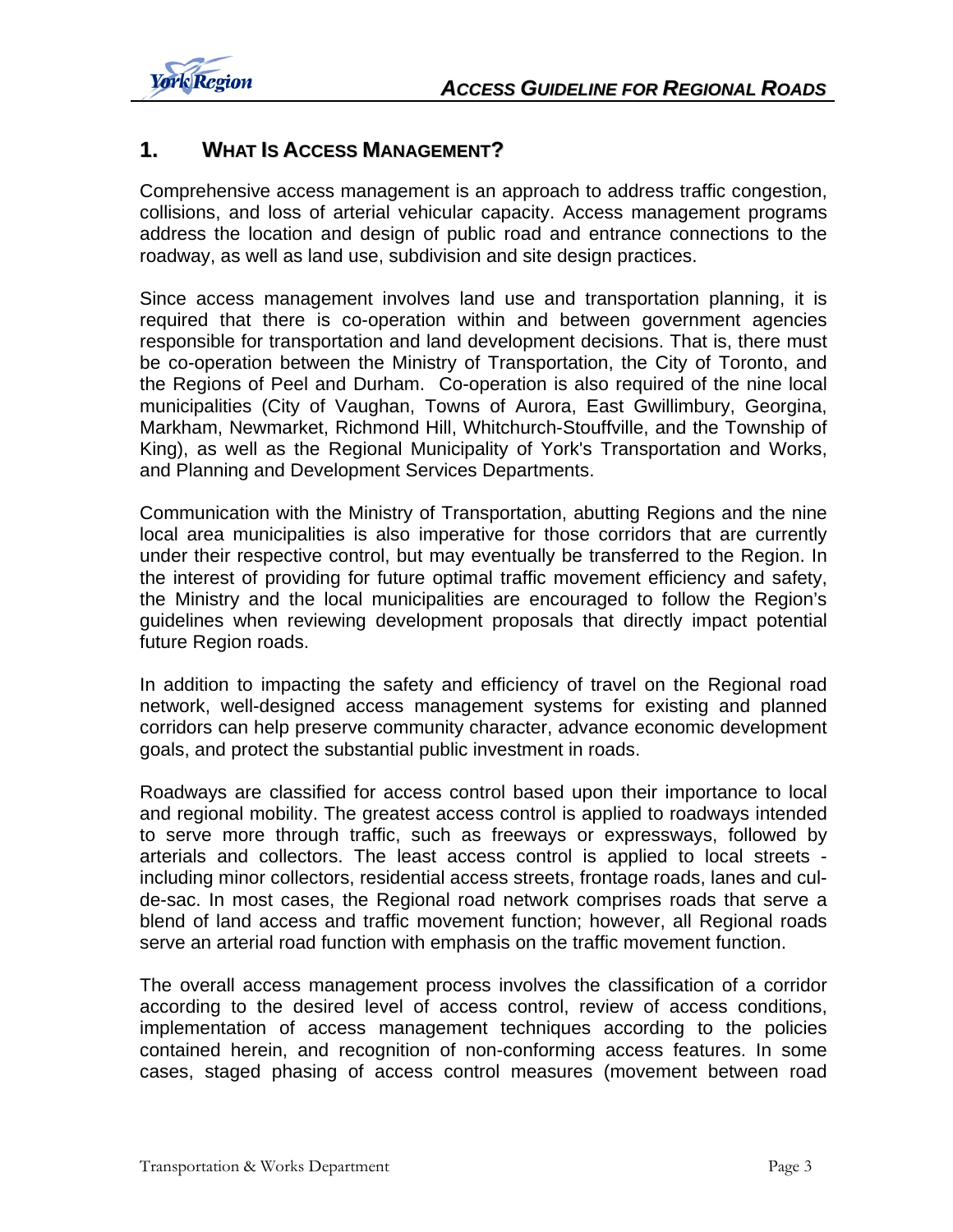

categories) may be implemented to achieve the ultimate desired access management techniques.

#### **2. BENEFITS OF ACCESS MANAGEMENT**

Public purposes behind access control include improved safety of vehicular and pedestrian travel, preservation of roadway level of service, and enhanced community character. By preserving roadway level of service, access management helps protect the substantial public investment in transportation and reduces the need for expensive improvements. Studies suggest that poor spacing, design, and location of driveways increases travel delay and collision potential. Improvements in access management would increase roadway capacity substantially.

Research (see Figure 1) has shown that access management helps reduce the rate and severity of traffic collisions. Good definition and spacing of driveways as well as municipal streets also improves pedestrian and bicycle safety, by reducing the potential for conflicts with turning vehicles. Safety hazards on transportation corridors translate into significant social and economic costs.

From a land development perspective, access management requirements further the orderly layout and use of land and help discourage poor subdivision and site design. The quality of site access is also important to the success of a development project.

Reducing the number and frequency of driveways/streets and median openings also improves the appearance of major corridors. More area is available for landscaping, the appearance of asphalt is reduced, and scenic or environmental features can be protected. For this reason, access management is a part of many plans aimed at improving the image of streetscapes and gateways and attracting economic development.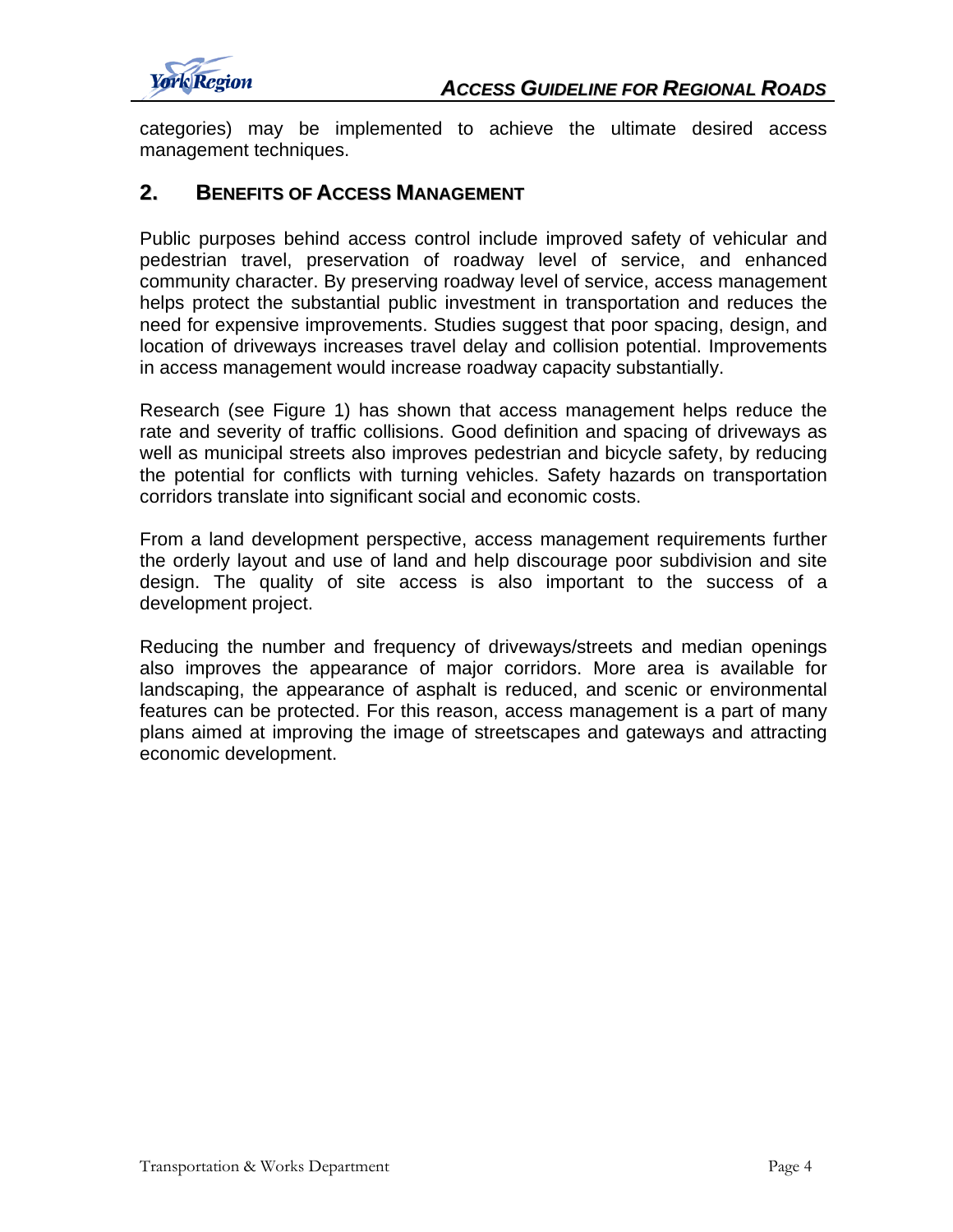<span id="page-6-0"></span>



**Figure [1](#page-6-0):** Safety vs. Access Density: Urban Roads<sup>1</sup>

### **3. DISCLAIMER**

The reader is advised that this manual is intended as a guideline only. It is recommended that unique or special situations be substantiated by a Traffic Engineering Study to be undertaken by a suitably experienced Professional Engineer.

l

<sup>1</sup> Source : Papayannoulis, V, Gluck, J.S., Feeney, K.; Access Spacing and Traffic Safety; TRB Circular E-C019 : Urban Street Symposium; Dallas, Texas; June 1999.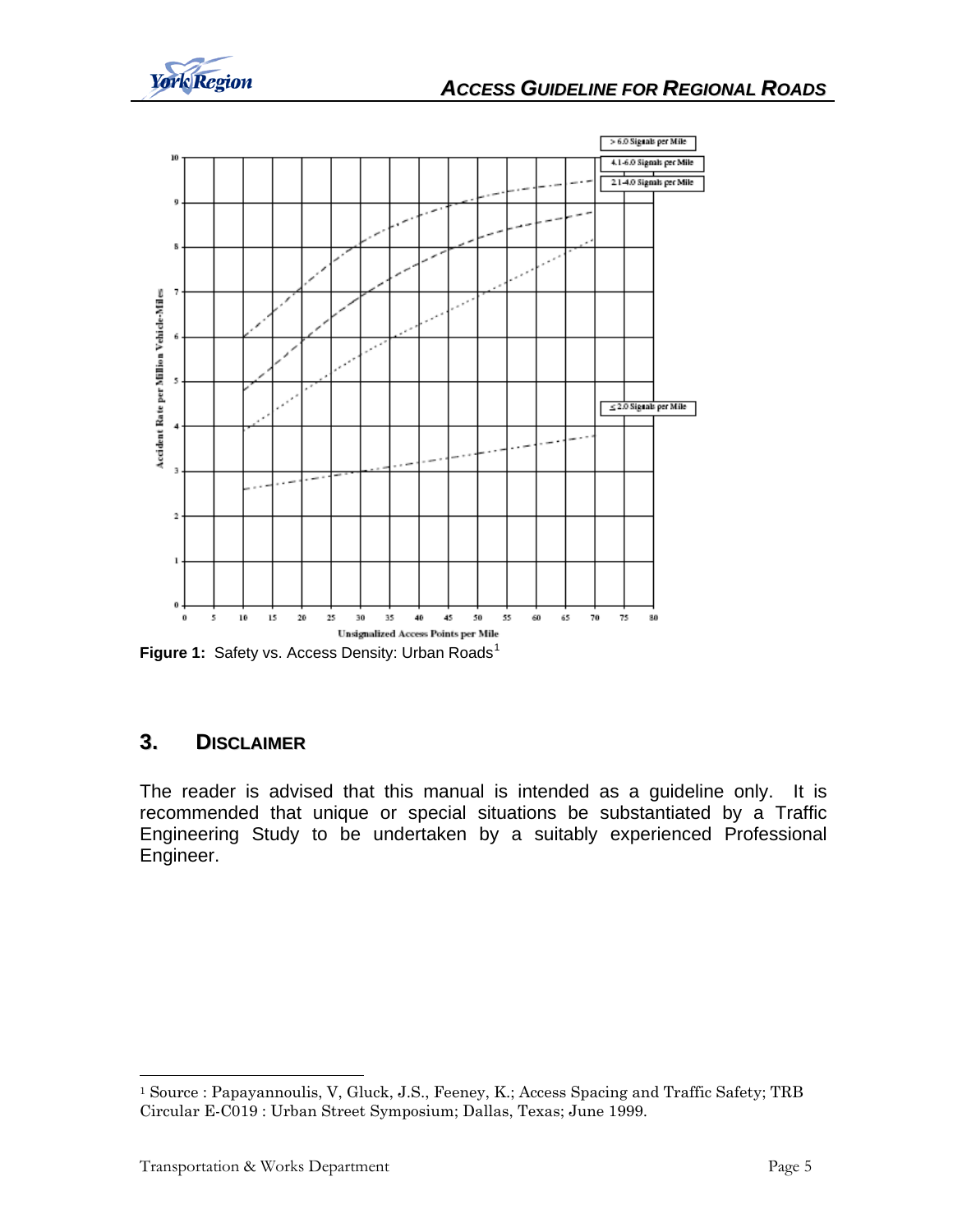

#### **4. REGIONAL ROAD DESIGNATIONS**

The Regional road system encompasses an extensive range of road forms and characteristics. For the purpose of these Guidelines, Regional roads are divided into six classes.

#### **Table 1 Road Classification Categories**

| <b>Class</b> | <b>Description</b>  |
|--------------|---------------------|
|              | Rural - 2 Lane      |
|              | Rural - Multilane   |
| Ш            | <b>Main Street</b>  |
| I٧           | Commercial/Commuter |
|              | Commuter            |
|              | Expressway          |

Appendix "A" describes and summarizes the attributes of each road class.

#### **5. SUBMISSION REQUIREMENTS**

Site plans shall identify the following information:

- Driveways and intersections on both sides of the road within 100 metres of the development proposal;
- Distances to adjacent driveways, median openings, intersections, and traffic signals;
- Pavement markings/lane configuration on the Regional road(s);
- Access configuration for the site, including number and direction of lanes;
- All proposed transportation elements such as signals, auxiliary lanes, and medians;
- Parking and internal circulation plans; and,
- Proposed and/or existing land uses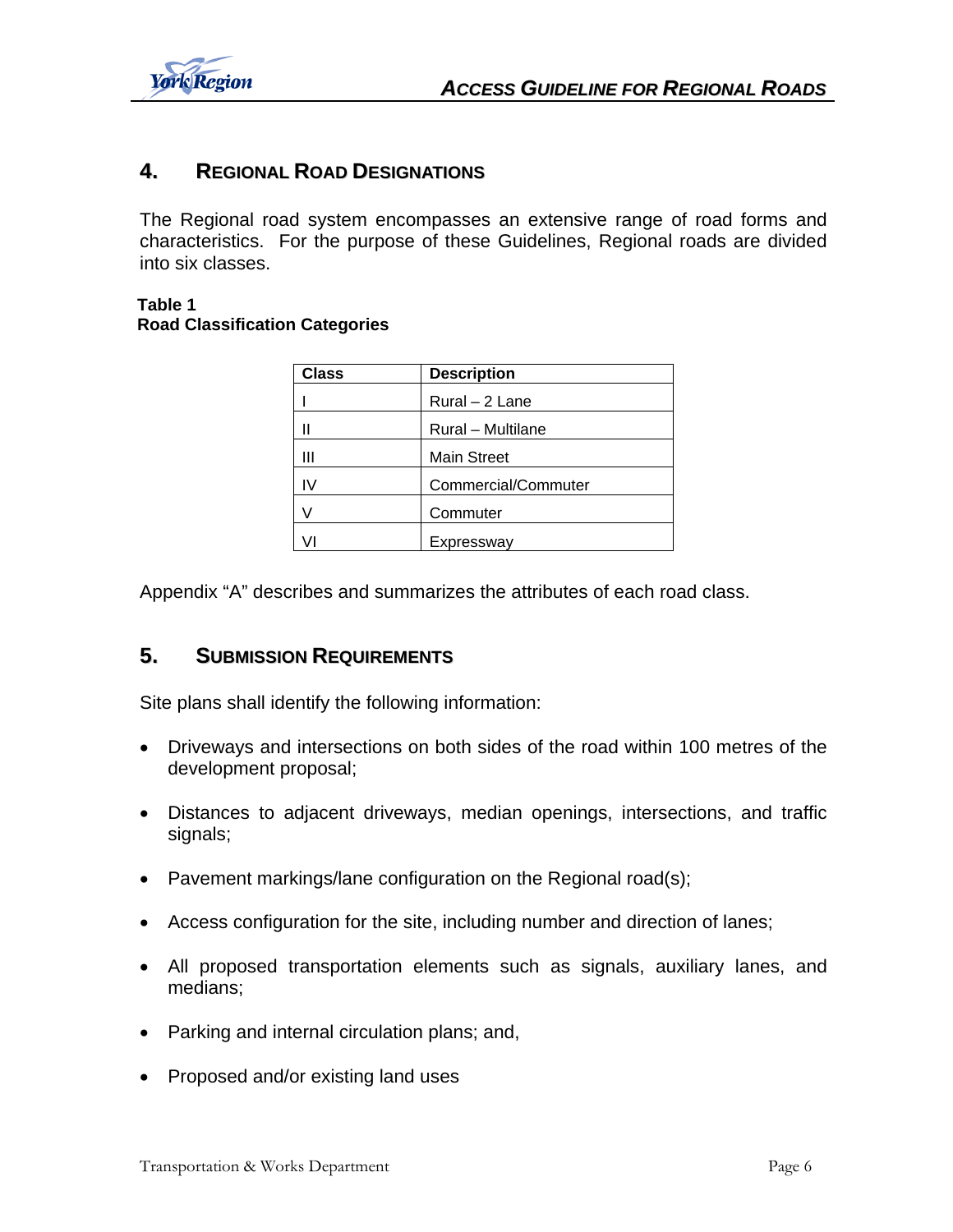These site plan requirements are applicable for all Regional road classes (i.e. Classes I to VI).

Additionally, it is highly advisable that the developer or their agent contact Regional staff prior to the submission of a formal site plan application to discuss Regional issues and/or concerns.

#### **6. ACCESS CONTROL**

#### **6.1 Direct Access**

Direct access to a Regional road will be considered for the following site conditions:

- Subject lands are landlocked, notwithstanding the provisions of this Access Guideline regarding outparcels, and joint and cross access;
- Subject site has unique land constraints that preclude access via a local street, such as environmental, historical or archaeological features, insufficient lot depth, conflicting footprint of existing buildings, gradient or minimal frontage onto a local road;
- Alternative access creates unacceptable traffic operations, (as defined by the Region) on or in close proximity to a Regional road or Provincial highway;
- Alternative access, such as a joint driveway and cross access system cannot be established or planned, as per the provisions of this Access Guideline regarding joint and cross access; or
- Land parcels are developed with uses which rely solely on pass-by traffic, i.e., service stations.

This guideline is applicable for all Regional road classes.

#### **6.2 Alternative Access**

Where minimum driveway spacing requirements cannot be achieved for a particular property, driveways shall be consolidated or a joint and cross access system shall be established or planned, provided that the adjacent land use(s) is complementary in nature.

A system of joint use driveways and cross access easements shall be established wherever feasible along the subject Regional road. The site design shall incorporate the following: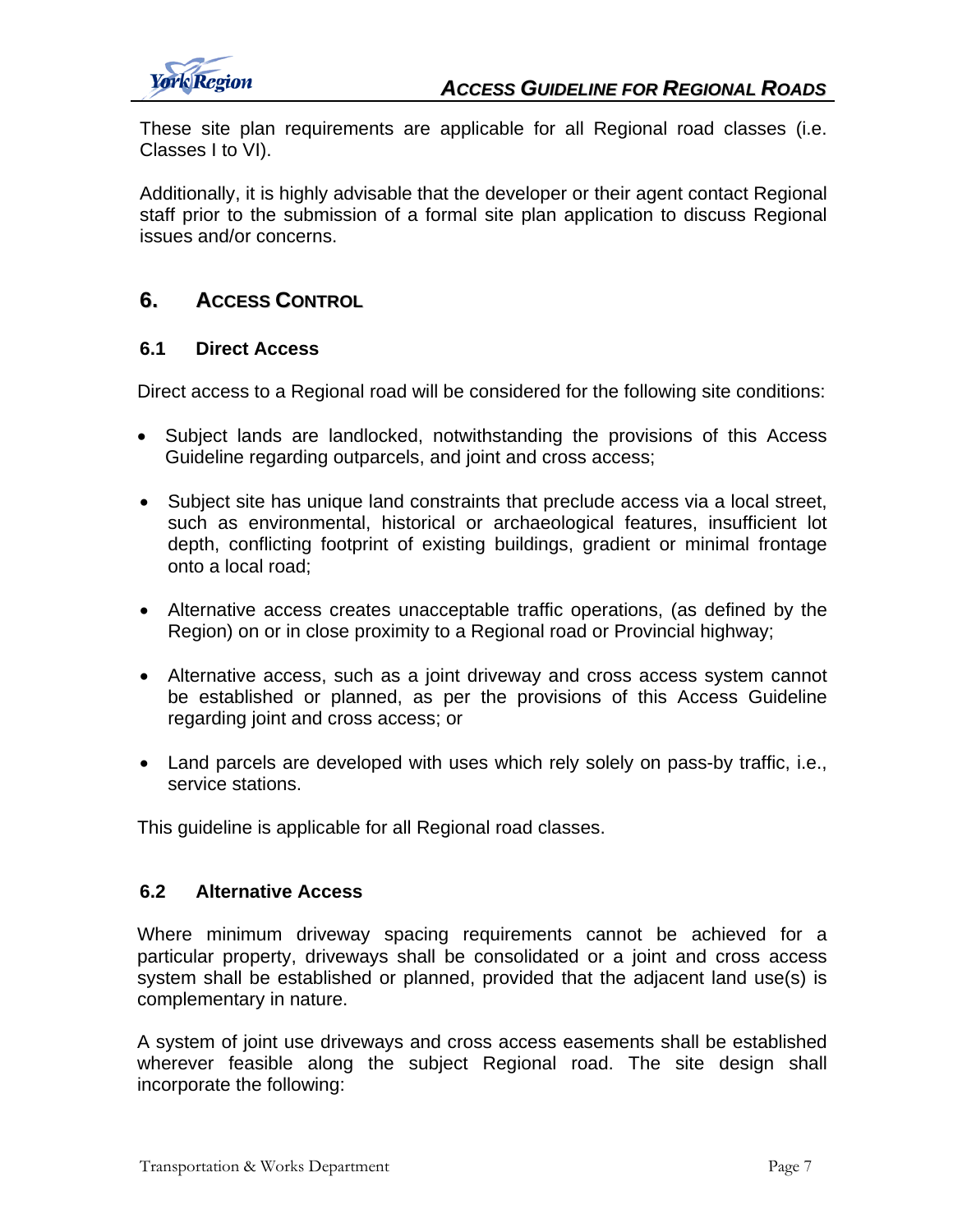

- A continuous service drive or cross access corridor extending the entire length of each block served, to provide for driveway separation consistent with this Access Guideline;
- A design width sufficient to accommodate two-way travel, accommodating private automobiles, service vehicles, loading vehicles, and emergency vehicles; and
- Easements and potentially stub-outs and other design features to provide for cross access to abutting properties via a service drive, where cross access can not be immediately obtained (see Appendix "C" for diagram).

Pursuant to this section of the Access Guideline, affected property owners shall:

- Record an easement allowing cross access to and from other properties served by the joint use driveways and cross access or service drive;
- Record an agreement that remaining access rights along the subject corridor will be dedicated to the Region and pre-existing driveways will be closed and eliminated after construction of the joint-use driveway and cross access; and
- Record a joint maintenance agreement defining maintenance responsibilities of property owners.
- Local municipalities are encouraged to permit a reduced parking supply where peak demand periods do not occur simultaneously for adjacent lands connected by cross access.
- Consolidated access requirements are applicable for all Regional roads.

#### **6.3 Number of Access Connections**

Where determined that direct access to a Regional roadway can, or should be permitted, only a single access connection per subject site will be permitted.

Additional driveways would be subject to special considerations such as traffic analyses justifying the need for additional access to improve safety, flow and/or circulation.

This guideline is applicable for all Regional road classes.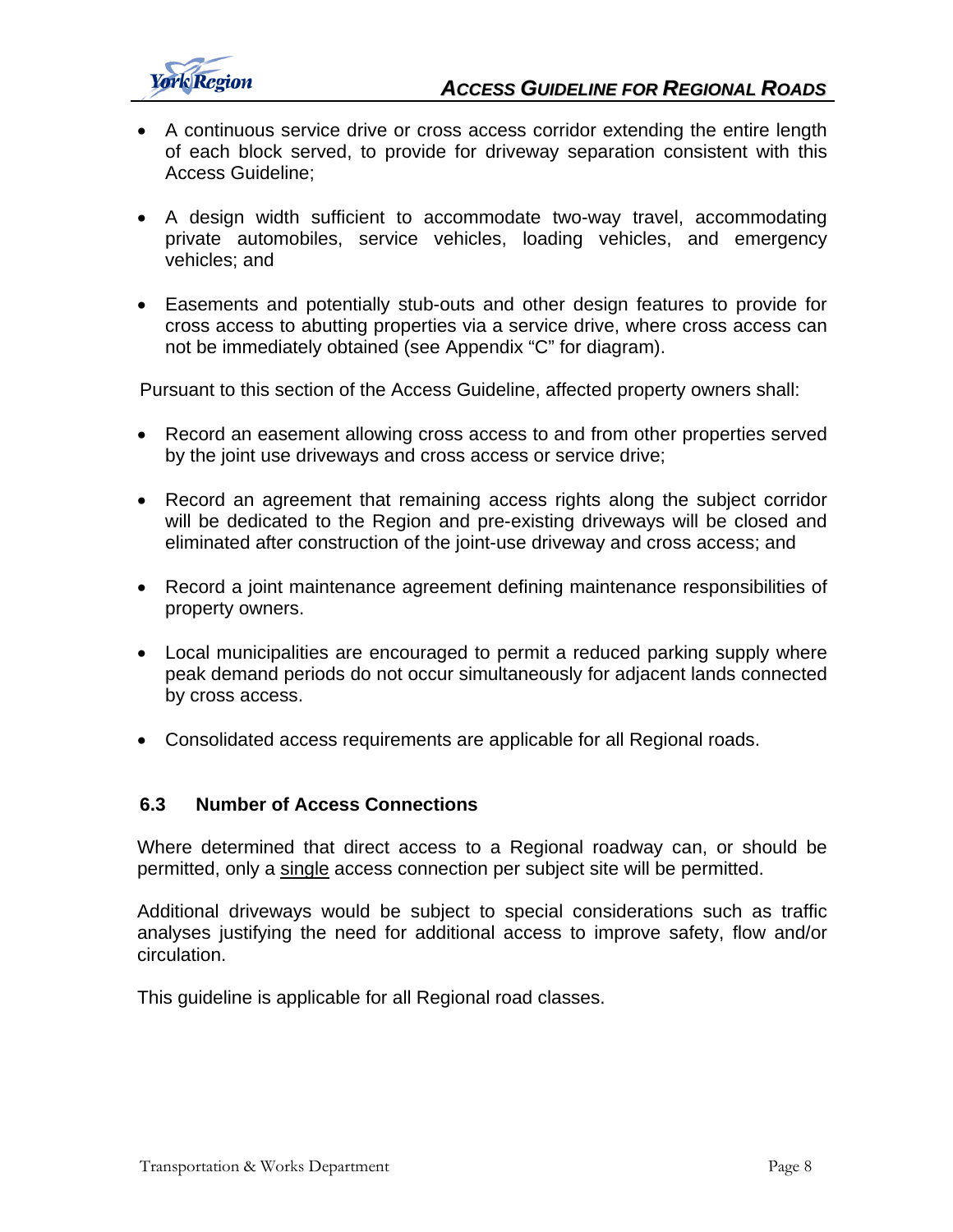

#### **6.4 Access Restrictions**

On certain Regional roadways, such as future *Great Regional Streets* (6 or 7 lane cross-sections with HOV lanes) or *VIVA Rapid Transit* routes, the Region may permit a full moves driveway on condition that the Owner does not object to the access be restricted to a right-in/right-out movements driveway only upon construction. This condition may be imposed on sites that abut Regional roadways for which there are *completed* and *approved* Environmental Assessment studies that identify a median island or an exclusive transitway in the vicinity of the subject site. Consideration will not be given to amending completed and approved Environmental Assessment studies to accommodate requests for full moves access connections.

In these cases it shall be required of the Owner to agree that it shall not initiate any action, suit, or any other proceeding against the Region before any court or tribunal as a result of these restrictions of access to and from the site; including, but not limited to, any action for injurious affection.

Median breaks to allow for a full moves access connections shall not be permitted at locations where there are existing raised medians or dedicated transitways in the median of the roadway.

Even if direct access to a site is permitted, the Region may, in the interest of safety and traffic operations, impose movement restrictions e.g. left-in and/or left-out restrictions. The reconfiguration of the driveway and the construction of median islands to facilitate these restrictions shall be the responsibility of the Owner.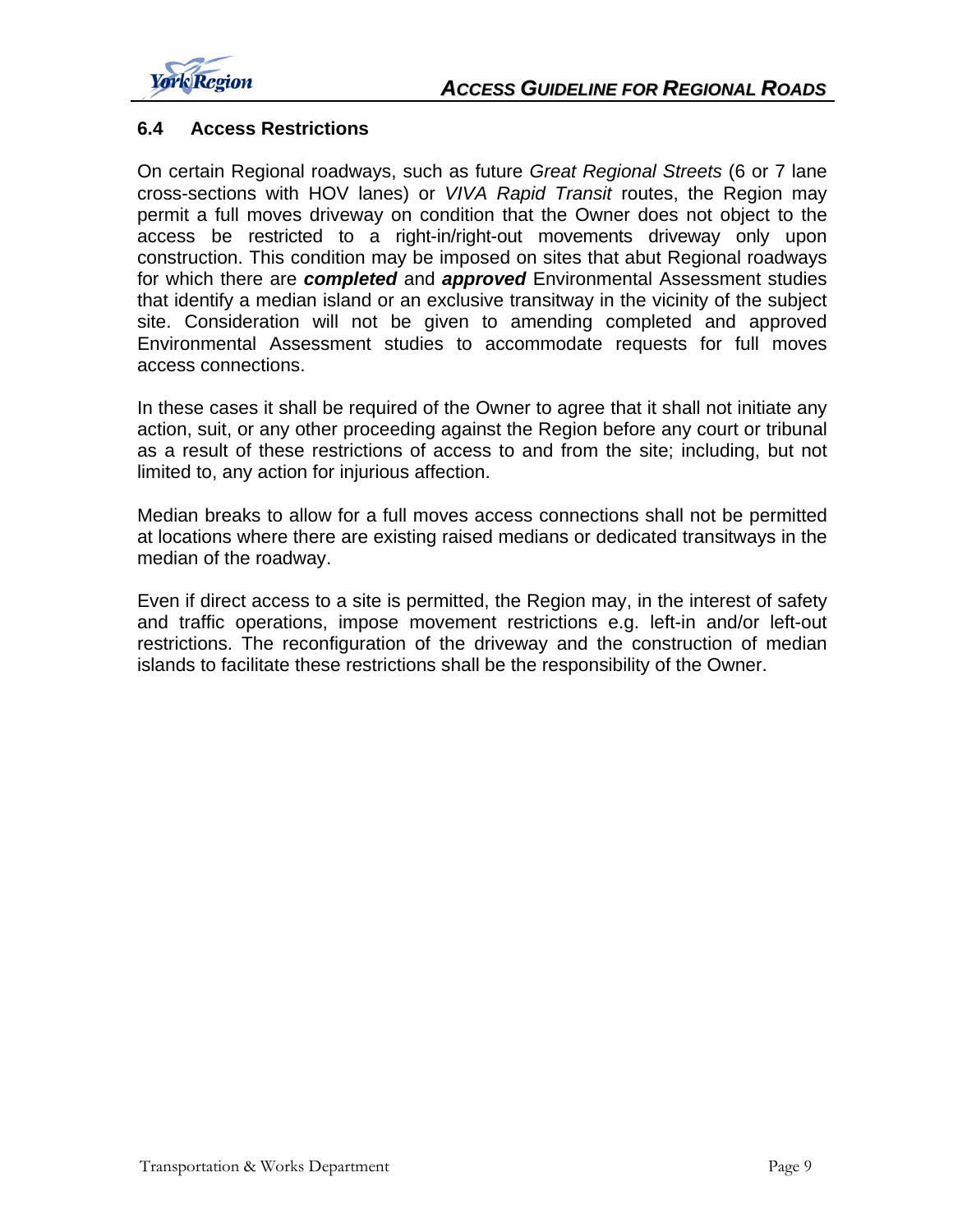

#### **6.5 Access Control**

Proposed access connections shall only be signalized when:

- i. Traffic count studies have determined that traffic signals are warranted in terms of the Region's Traffic Signal Warrant Policy.
- ii. If the proposed signal location fully complies with the minimum spacing criteria outlined in Section 6.6.1 of this Access Guideline.

The activation of traffic signals concurrent to site Opening will only be permitted if a traffic study has shown, to the satisfaction of the Director: Operations, that there will be sufficient traffic volumes at the time of site opening to warrant traffic signals, and/or that traffic signals will be required to ensure safe traffic operations.

#### **6.6 Access Connection Spacing**

There are three types of access connections to Regional roads:

- Signalized intersections / Signalized Driveways
- Major access connections (intersections and major driveways)
- Minor access connections (driveways)

All access connections on Regional roads shall meet or exceed the connection spacing requirements of the appropriate road class as specified in Tables 2 to 6 (see Appendix "B" for diagram).

#### **6.6.1 Signalized Intersections / Driveways**

Table 2 contains the desirable and minimum allowable spacing for signalized intersections on Regional roads.

On Class I, II and VI roadways the desirable signal spacing may be reduced from 800 m to 400 m if the subject signal, to the satisfaction of the Region, maintains the capacity and safety of the arterial corridor, or if the signal does not impact signal progression excessively.

On Class III, IV and V roadways the signal spacing may only be reduced to a minimum of 215 m if substantiated through the submission of a comprehensive corridor analysis and transportation impact study, analysing all possible alternatives and taking into consideration land use and community factors.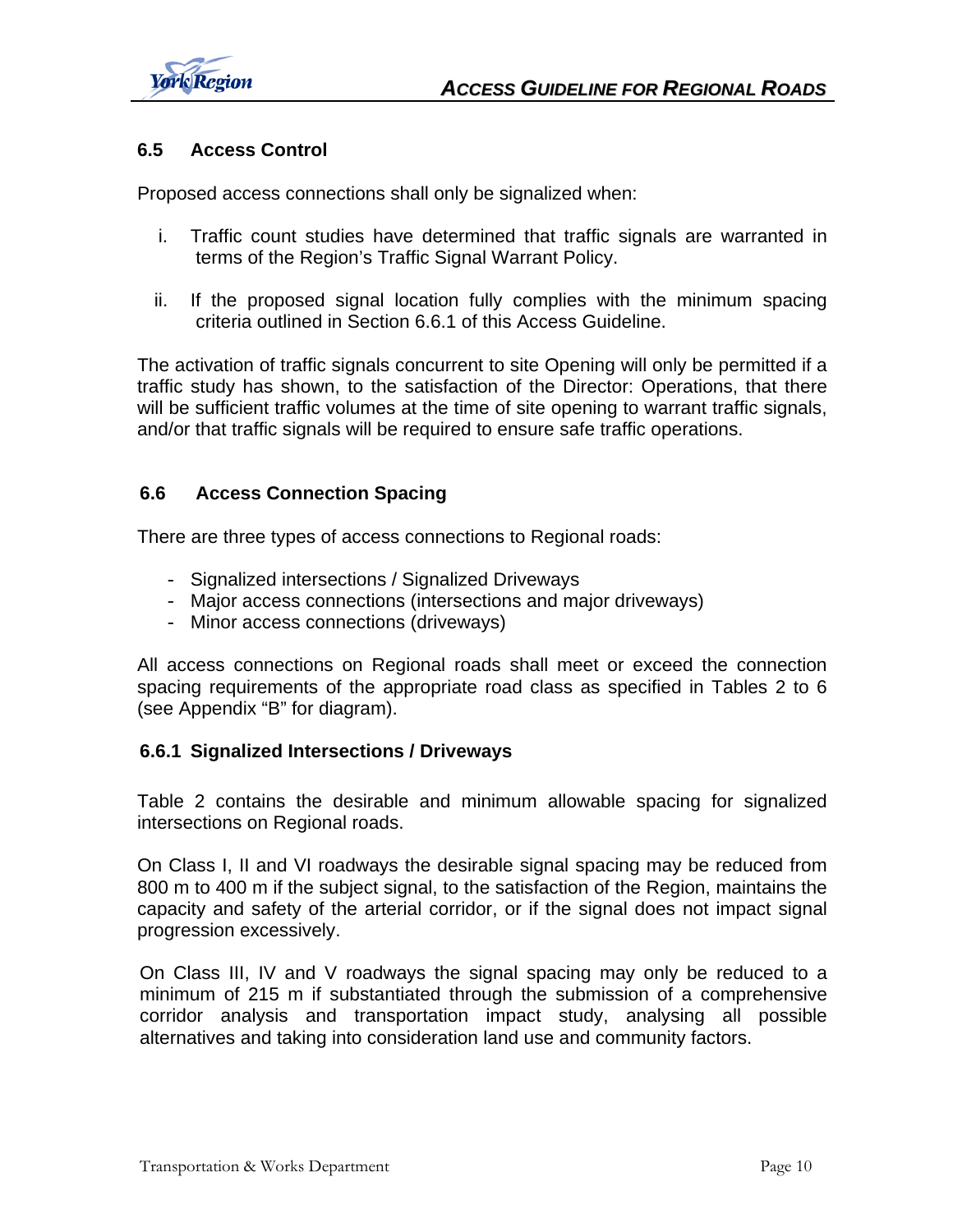

| Class |                            | <b>Desirable</b> | <b>Minimum</b> |
|-------|----------------------------|------------------|----------------|
|       | Rural - 2 Lane             | 800 m            | 400 m          |
|       | <b>Rural - Multilane</b>   | 800 m            | 400 m          |
| Ш     | <b>Main Street</b>         | $300 \text{ m}$  | 215 m          |
| IV    | <b>Commercial Commuter</b> | 300 <sub>m</sub> | 215 m          |
| v     | <b>Commuter</b>            | 400 m            | 215 m          |
| ٧I    | <b>Expressway</b>          | 800 m            | 400 m          |

#### **Table 2 Spacing between signalized intersections / driveways**

#### **6.6.2 Major Access Connections**

#### **a) Spacing from signalized intersections**

On Class III, IV and V the minimum spacing between a major access point and a signalized intersection is 215 m. This is to allow for the potential future signalization of the major access connection without compromising the minimum spacing requirements between signalized intersections, as per Table 2.

#### **Table 3**

#### **Spacing from Signalized Intersections**

| Class |                            | <b>Desirable</b> | <b>Minimum</b> |
|-------|----------------------------|------------------|----------------|
|       | Rural - 2 Lane             | 800 m            | 400 m          |
| Ш     | <b>Rural - Multilane</b>   | 800 m            | 400 m          |
| Ш     | <b>Main Street</b>         | 300 <sub>m</sub> | 215 m          |
| IV    | <b>Commercial Commuter</b> | 300 m            | 215 m          |
| v     | <b>Commuter</b>            | 400 m            | 215 m          |
| ٧I    | <b>Expressway</b>          | 800 m            | 400 m          |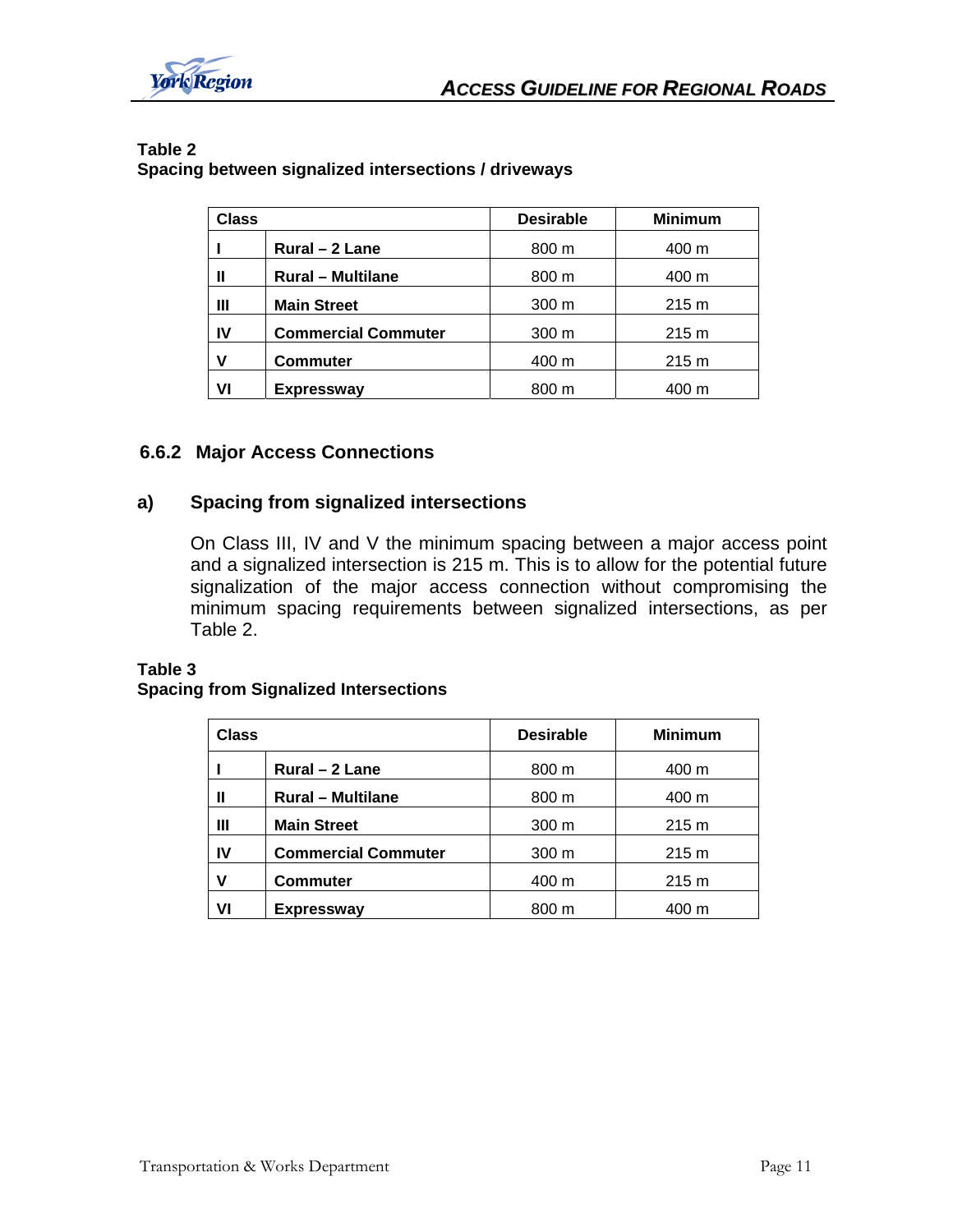

#### **b) Spacing between major access connections**

 The following minimum spacing guidelines apply to all major access connections.

#### **Table 4**

#### **Minimum spacing between major access connections**

| Class |                            | <b>Full Moves</b> | Right-in /<br><b>Right-out</b> |  |
|-------|----------------------------|-------------------|--------------------------------|--|
|       | Rural - 2 Lane             | $200 \text{ m}$   |                                |  |
| Ш     | <b>Rural - Multilane</b>   | 300 <sub>m</sub>  | 150 m                          |  |
| Ш     | <b>Main Street</b>         | 70 m              | 40 m                           |  |
| IV    | <b>Commercial Commuter</b> | 150 m             | 75 m                           |  |
| ۷     | <b>Commuter</b>            | 200 m             | 100 <sub>m</sub>               |  |
| VI    | <b>Expressway</b>          |                   |                                |  |

#### **Note:**

- i. Intersection / driveway spacing shall be measured from centre-line to centreline.
- ii. Additional *spacing* over and above that set forth in Table 4 may be required if determined that there is insufficient left turn queue storage or weave manoeuvre area between adjacent intersections. This determination shall be made under peak conditions.
- iii. Major access connections are not permitted on Class VI (Expressway) roadways.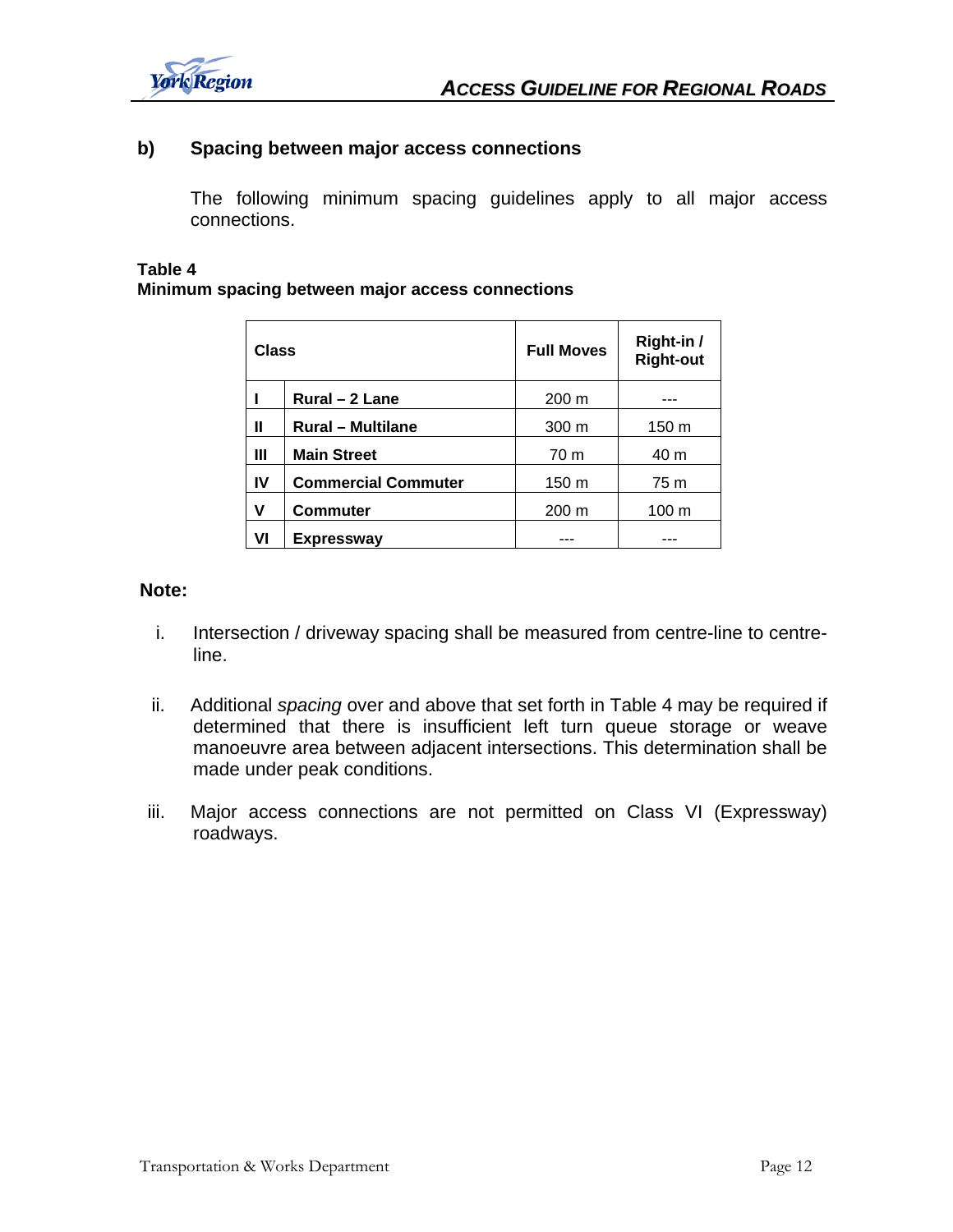

#### **6.6.3 Minor Access Connections**

#### **a) Corner clearance**

Corner clearance is the distance between a driveway and a signalized or major access connection.

Driveways to Regional roads should not be located along turning lanes at intersections. Moreover, no access shall be permitted within the taper section of the turn lane.



**Figure 2:** Intersection Influence Area

Corner clearance is measured from the extension of the curb line at an intersection to the centreline of the nearest driveway.

Corner clearance for driveways shall meet or exceed the minimum driveway spacing requirements for Regional roads as summarized in Table 5, unless:

- No other reasonable access to the property is available;
- Effective joint use and cross access with adjacent properties cannot be achieved; and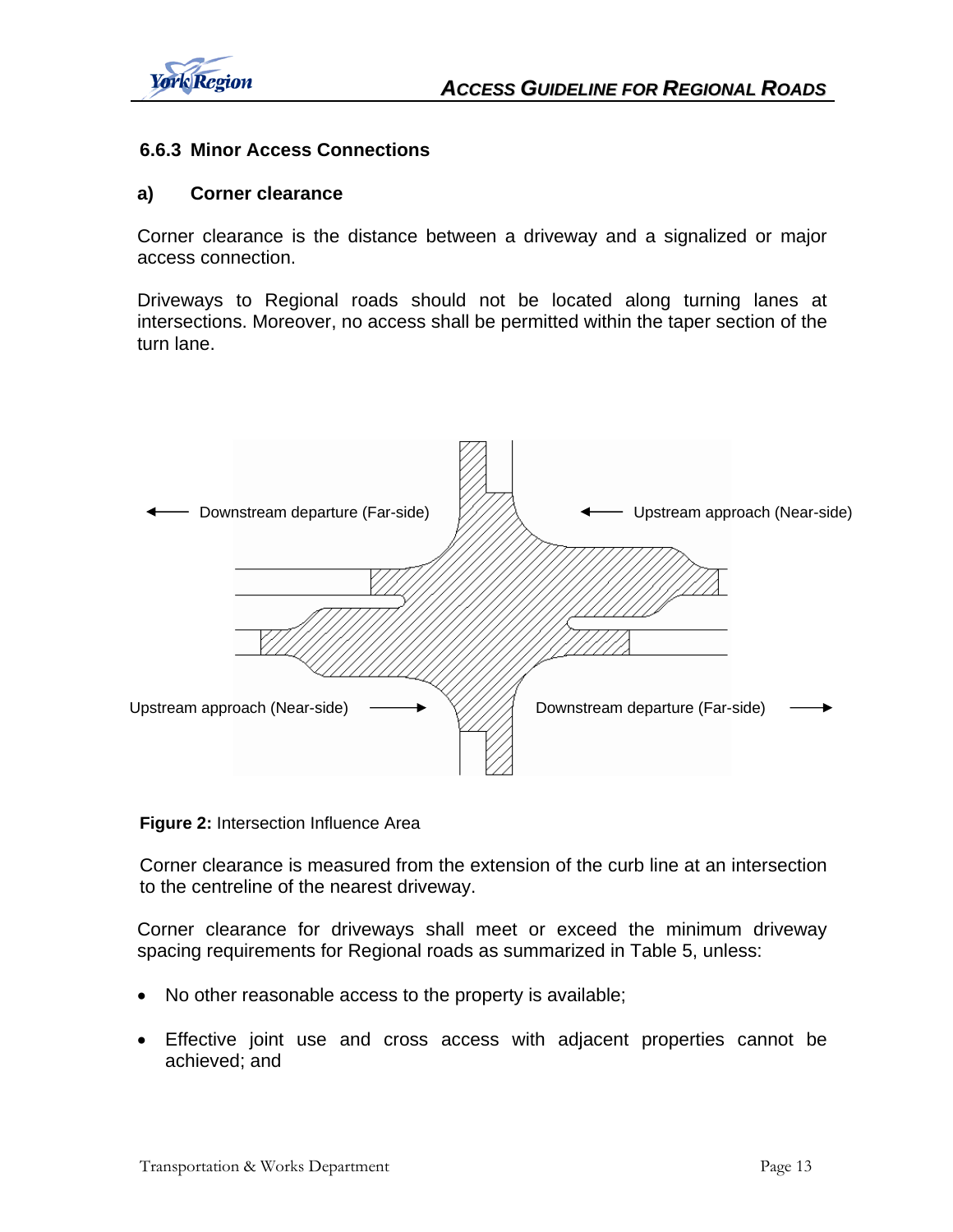

• The Region determines that the connection does not create a safety or operational problem.

Where no other alternatives exist, the Region may permit a driveway along the property line farthest from the intersection. In these cases only, directional movements for connections on Regional roads may be permitted where the minimum corner clearance meets or exceeds the requirements of the appropriate road classification. In such cases, directional prohibitions (i.e. right-in/right-out, right-in only, or right-out only) may be implemented.

#### **Table 5**

#### **Corner Clearance for Minor Driveways**

| <b>CLASS</b> |                                      | <b>Full</b>     |                            | <b>Right-in/Right-</b><br><b>Right-in only</b><br>out |                            |                    | <b>Right-out only</b>      |                    |
|--------------|--------------------------------------|-----------------|----------------------------|-------------------------------------------------------|----------------------------|--------------------|----------------------------|--------------------|
|              |                                      | <b>Moves</b>    | <b>Near</b><br><b>Side</b> | Far<br><b>Side</b>                                    | <b>Near</b><br><b>Side</b> | Far<br><b>Side</b> | <b>Near</b><br><b>Side</b> | Far<br><b>Side</b> |
|              | Rural - 2 Lane                       | $100 \text{ m}$ | ---                        |                                                       | ---                        | ---                | ---                        |                    |
| Ш            | <b>Rural - Multilane</b>             | $100 \text{ m}$ | 70 m                       | 70 m                                                  | 50 <sub>m</sub>            | 70 m               | 70 m                       | 50 <sub>m</sub>    |
| Ш            | <b>Main Street</b>                   | 40 m            | 35 <sub>m</sub>            | 35 <sub>m</sub>                                       | 30 <sub>m</sub>            | 35 <sub>m</sub>    | 35 <sub>m</sub>            | 30 <sub>m</sub>    |
| IV           | <b>Commercial</b><br><b>Commuter</b> | 70 m            | 35 <sub>m</sub>            | 70 <sub>m</sub>                                       | 30 <sub>m</sub>            | 70 m               | 35m                        | 30 <sub>m</sub>    |
| V            | <b>Commuter</b>                      | $100 \text{ m}$ | 70 m                       | 70 m                                                  | 50 <sub>m</sub>            | 70 m               | 70 m                       | 50 <sub>m</sub>    |
| VI           | <b>Expressway</b>                    |                 |                            |                                                       |                            |                    |                            |                    |

#### **Note:**

i. Minor driveways are not be permitted onto roads classed as Expressways (Class VI).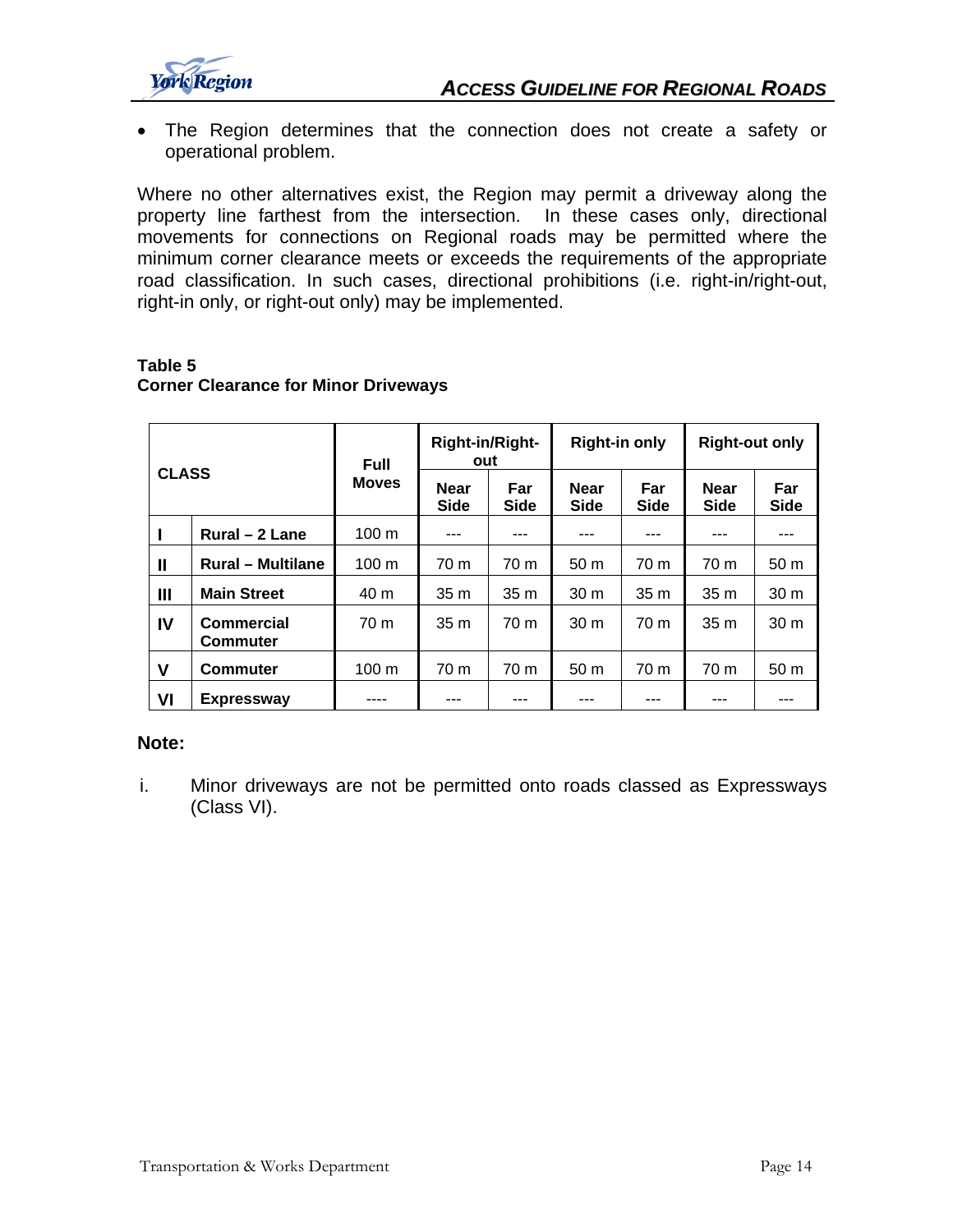

#### **b) Spacing between Minor Driveways**

In all cases, subject to the constraints of the subject site e.g. location of existing driveways, lot frontage etc., spacing between the subject driveway and adjacent driveways should be maximised to the extent possible.

Table 6 provides guidelines for the desirable spacing of minor driveways.

#### **Table 6 Desirable Spacing between minor driveways**

| <b>Class</b> |                            | <b>Full Moves</b> | <b>Right-In and</b><br><b>Right-Out (RIRO)</b> | Right-In (RI) or<br><b>Right-Out (RO)</b> |
|--------------|----------------------------|-------------------|------------------------------------------------|-------------------------------------------|
|              | Rural - 2 Lane             | $100 \text{ m}$   | ---                                            | ---                                       |
| $\mathbf{I}$ | <b>Rural - Multilane</b>   | $100 \text{ m}$   | 70 m                                           | 50 <sub>m</sub>                           |
| Ш            | <b>Main Street</b>         | 40 m              | 35m                                            | 30 <sub>m</sub>                           |
| <b>IV</b>    | <b>Commercial Commuter</b> | 70 m              | 35 <sub>m</sub>                                | 30 <sub>m</sub>                           |
| $\mathbf v$  | <b>Commuter</b>            | $100 \text{ m}$   | 50 <sub>m</sub>                                | 40 m                                      |
| VI           | <b>Expressway</b>          | ---               | ---                                            | ---                                       |

#### **Note:**

- i. Driveway spacing shall be measured from centre-line to centre-line.
- ii. Additional *spacing* over and above that set forth in Table 6 may be required if determined that there is insufficient left turn queue storage or weave manoeuvre area between adjacent driveways. This determination shall be made under peak conditions.
- iii. The desired spacing between a RIRO, RI or RO driveway and a full moves driveway shall be as per the guidelines in Table 5.
- iv. Spacings less than the values in Table 5 and Table 6 will require a Traffic Engineering Study to be conducted by a suitably experienced Professional Engineer. This study should satisfy the Region that left turn queues between driveways, under peak conditions, can be accommodated, that these queues will not cause driveway sight distances to become sub-standard, and that conflicts between vehicles present a low collision risk.
- v. The absolute minimum spacing between driveways is 40 m.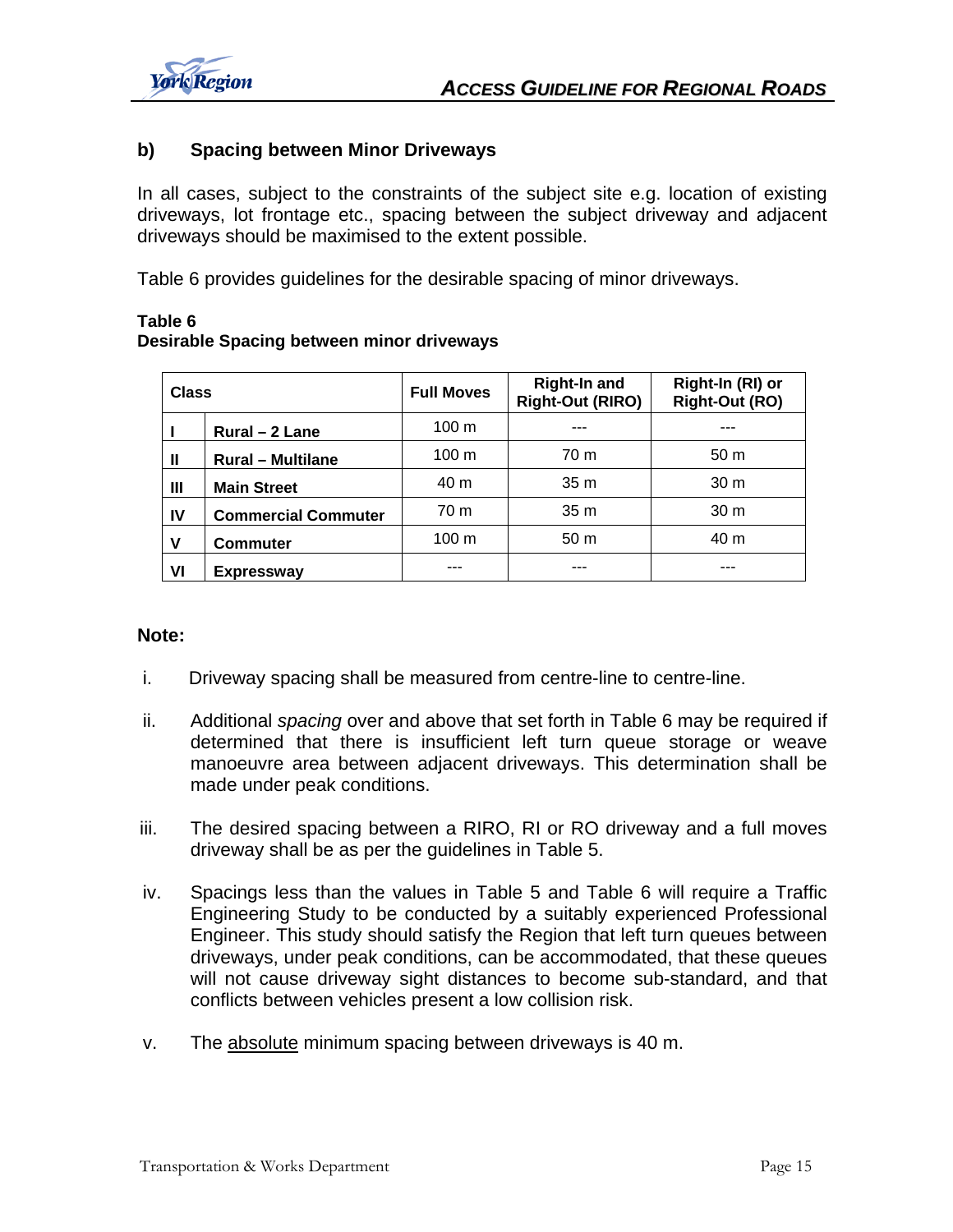

#### **c) Downstream corner clearance**

At intersections of arterials with channelized right turn lanes no driveway shall be permitted within the acceleration lane and taper, or within 100m from the channelized median island, whichever distance is greater.



**Figure 3 :** Downstream Corner Clearance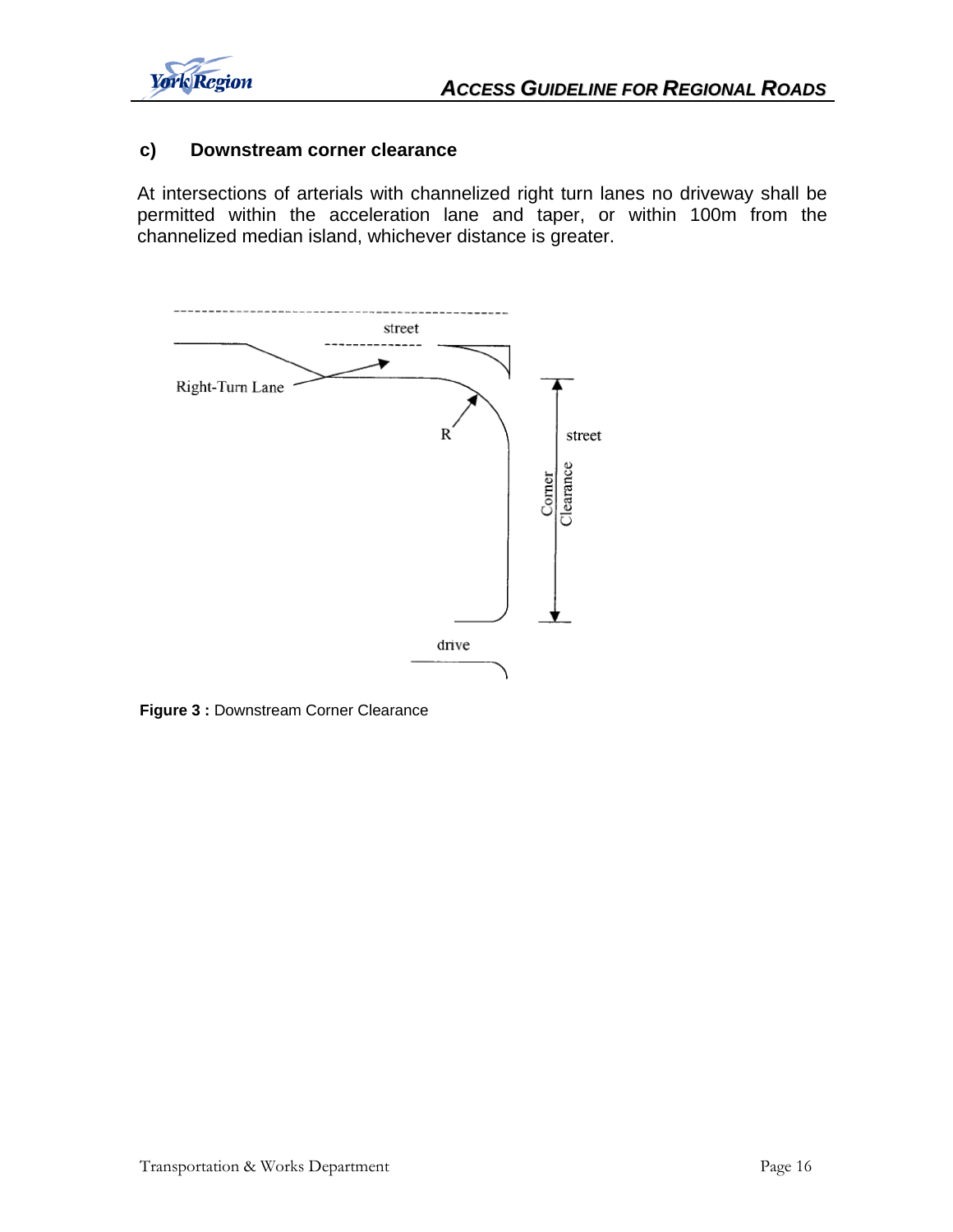

#### **6.7 Driveway Sight Distance**

All connections on Regional roads should meet or exceed the minimum sight distance requirements of the appropriate road classification as specified in the Table 7.

#### **Table 7**

|  |  | <b>Minimum Sight Distance Requirements</b> |
|--|--|--------------------------------------------|
|  |  |                                            |

| <b>Condition</b> | Design<br><b>Speed</b> | <b>Sight</b><br><b>Distance</b> | <b>Applicability</b><br>(Road Type) |
|------------------|------------------------|---------------------------------|-------------------------------------|
| Rural            | 70 km/h                | 110 <sub>m</sub>                | I and II                            |
|                  | 80 km/h                | $135 \text{ m}$                 | I and II                            |
|                  | 90 km/h                | 160 m                           | I and II                            |
| Urban            | 50 km/h                | $130 \text{ m}$                 | III and IV                          |
|                  | 60 km/h                | 165 m                           | IV and $V$                          |
|                  | 70 km/h                | $200 \text{ m}$                 | IV and V                            |
|                  | 80 km/h                | $235 \text{ m}$                 | VI                                  |

The minimum 'Rural' Sight Distance is a measure of the Stopping Sight distance on wet pavement. The minimum 'Urban' Sight Distance is a measure of the Decision Sight distance as identified in the TAC Manual, 1999 Edition. **In rural areas Decision Sight Distance is desirable; however, at an absolute minimum Stopping Sight Distance must be provided.** 

#### **6.8 Medians**

Where a non-traversable median is to be implemented to limit turning and cross opportunities on a Regional road, the corridor should provide for the following:

- At full-moves driveways: median breaks providing adequate left and U-turn storage, comprising a minimum of 15 metres; and
- At right-in/right-out driveways: extension of the median at least 30 metres beyond both sides of the centre line of the subject access.

The minimum spacing between two adjacent median openings should be determined by the distance required to accommodate exclusive left turn lanes between them, or the spacing guidelines in Table 4, whichever is greater.

If one of two adjacent median openings may become signalized in the future then the minimum spacing between these median openings should be determined by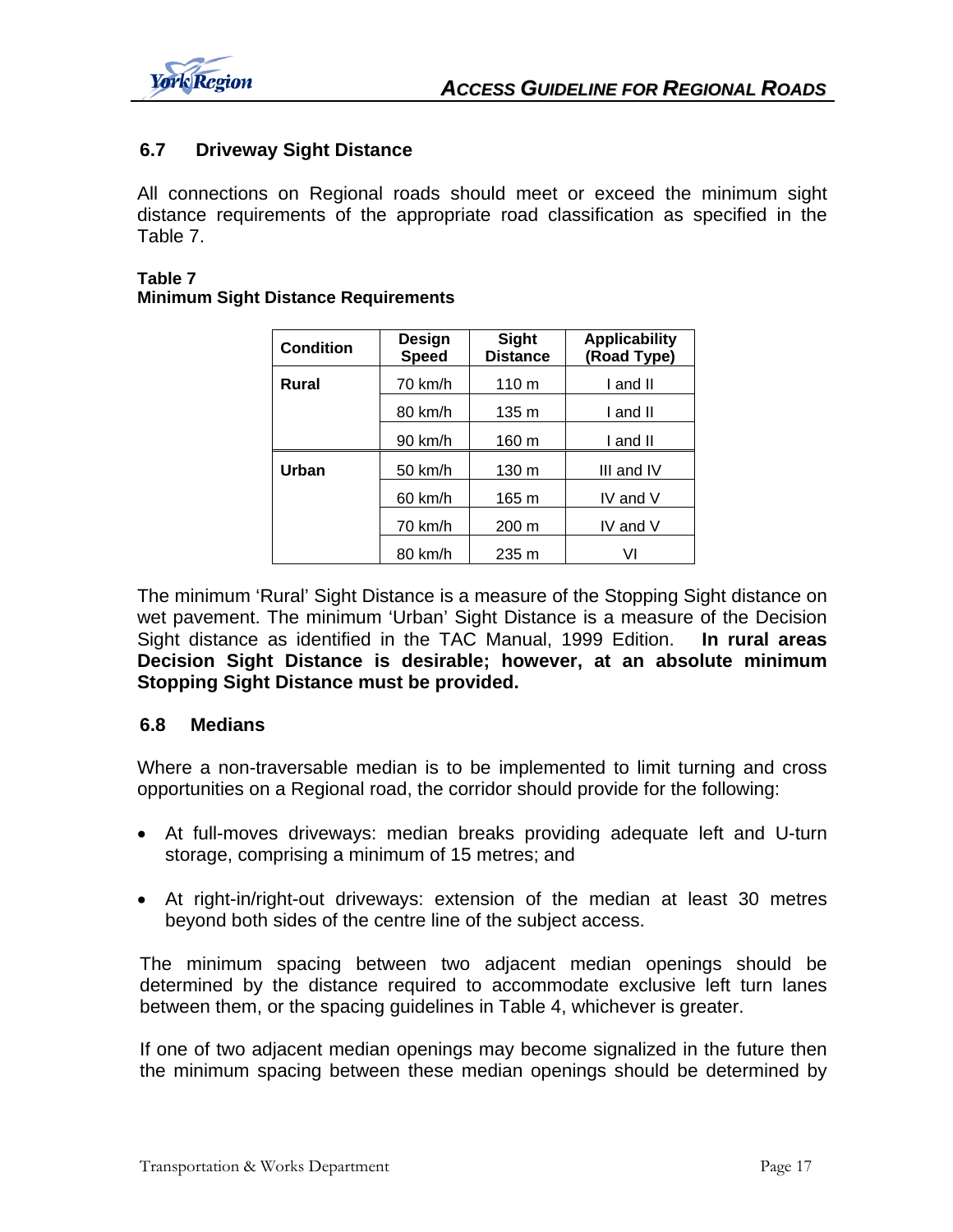

the distance required to accommodate exclusive left turn lanes between them, or the spacing guidelines in Table 3, whichever is greater.

If there is a likelihood that adjacent median openings may both become signalized in the future then the minimum spacing between these median openings should be determined by the spacing guidelines in Table 2.

Refer to Regional standard drawings DS-101 to DS-104 for the recommended design standards for exclusive left turn lanes.

#### **6.9 Auxiliary Lanes**

#### **6.9.1 Left turn lanes**

#### *a) Signalized Intersections*

At all signalized intersections there shall be exclusive left turn lanes on all approaches and shall be designed to the satisfaction of the Region's Transportation and Work Department.

Double left turn lanes shall only be permitted if warranted in terms of the Region's policy for double left turn lanes and approved by the Transportation and Work Department.

#### *b) Unsignalized driveways and intersections*

The warrant for left turn lanes on 2-lane roads shall be based on Section E.A. 1 of the *Geometric Design Standards for Ontario Highways* by the Ministry of Transportation, Ontario.

The warrant for left turn lanes on 4-lane roads shall be based on Section E.B. 1 of the *Geometric Design Standards for Ontario Highways* by the Ministry of Transportation, Ontario.

Left turn lanes shall be designed and constructed to the satisfaction of Transportation and Work Department.

All warrant analysis shall be based on the worst peak hour of the 10-year horizon.

#### **6.9.2 Right turn lanes**

Right turn auxiliary lanes should be considered where the volume of decelerating and accelerating vehicles compared with the through traffic volume causes undue hazard. In particular, right turn auxiliary lanes should be considered where: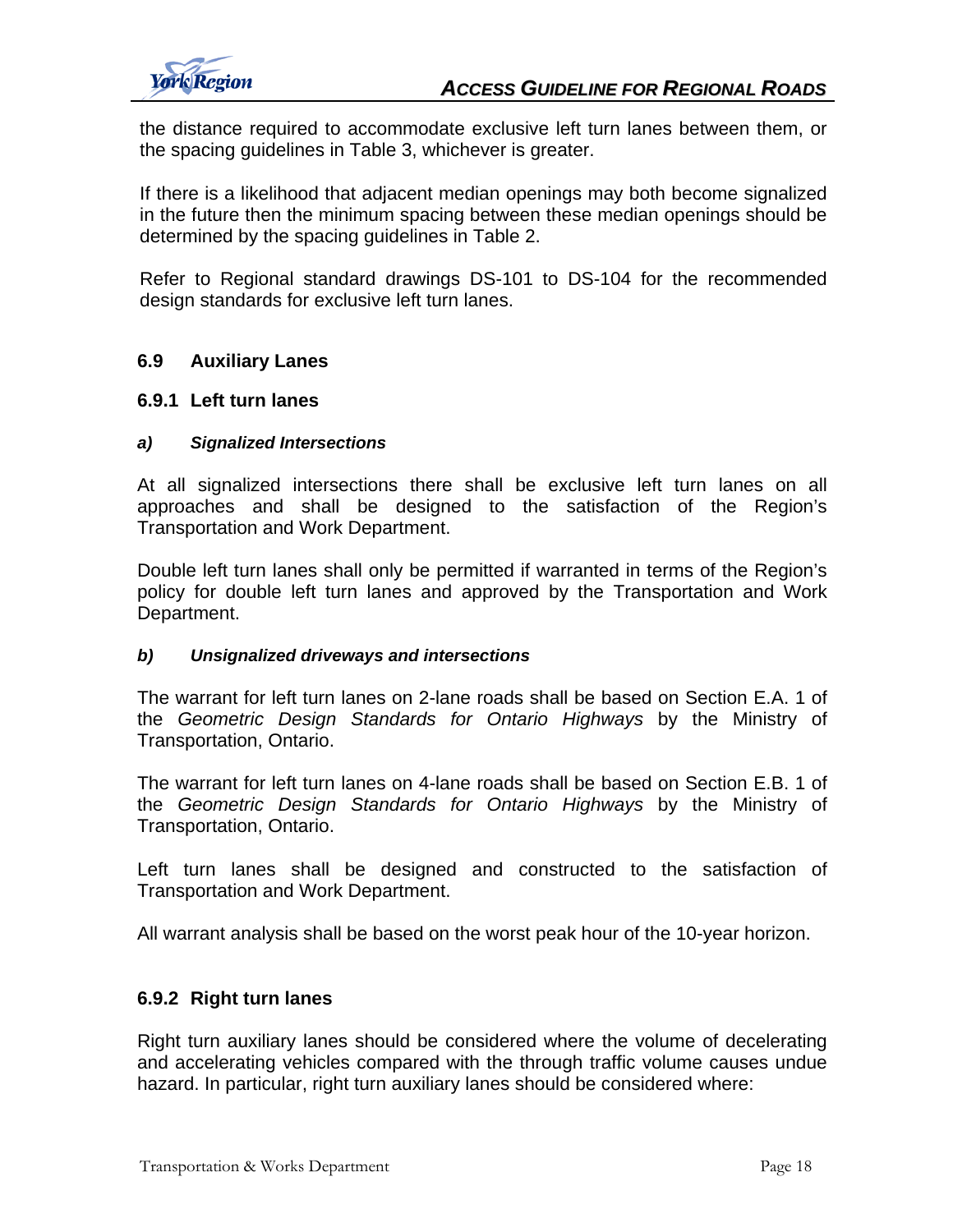

- **Internal site design and circulation leads to backups on the Regional** roadway
- The driveway or intersection would be difficult for approaching drivers to see
- The driveway or intersection can only be entered at lower than normal speeds
- Right turning traffic consists of an above average number of trailers or other large vehicles

Unless otherwise supported by a traffic engineering study and agreed to by the Director, Operations:

- Right turn lanes shall be exclusive i.e. shall not be shared with through traffic.
- Right turn lanes shall terminate at the intersection/driveway i.e. they shall not align with any receiving lane on the opposite leg of the intersection.

Right turn lanes shall be designed to the satisfaction of the Transportation and Works Department.

#### **7. ACCESS DESIGN CONTROL**

#### **7.1 Driveway Angle at Intersection**

The angle of intersection for accesses on Regional roads should be 90º, 3º minimum -7º maximum (see Appendix "D" for diagram).

This guideline is applicable for all Regional roads.

#### **7.2 Driveway Gradient**

The maximum change in grade for the access component located within the rightof-way from the Regional road cross-slope is 3% for high volume accesses (>1,500 vehicles per day) and 5% for low-moderate volume accesses ( $\leq$ 1,500 vehicles per day).

This guideline is applicable for all Regional roads.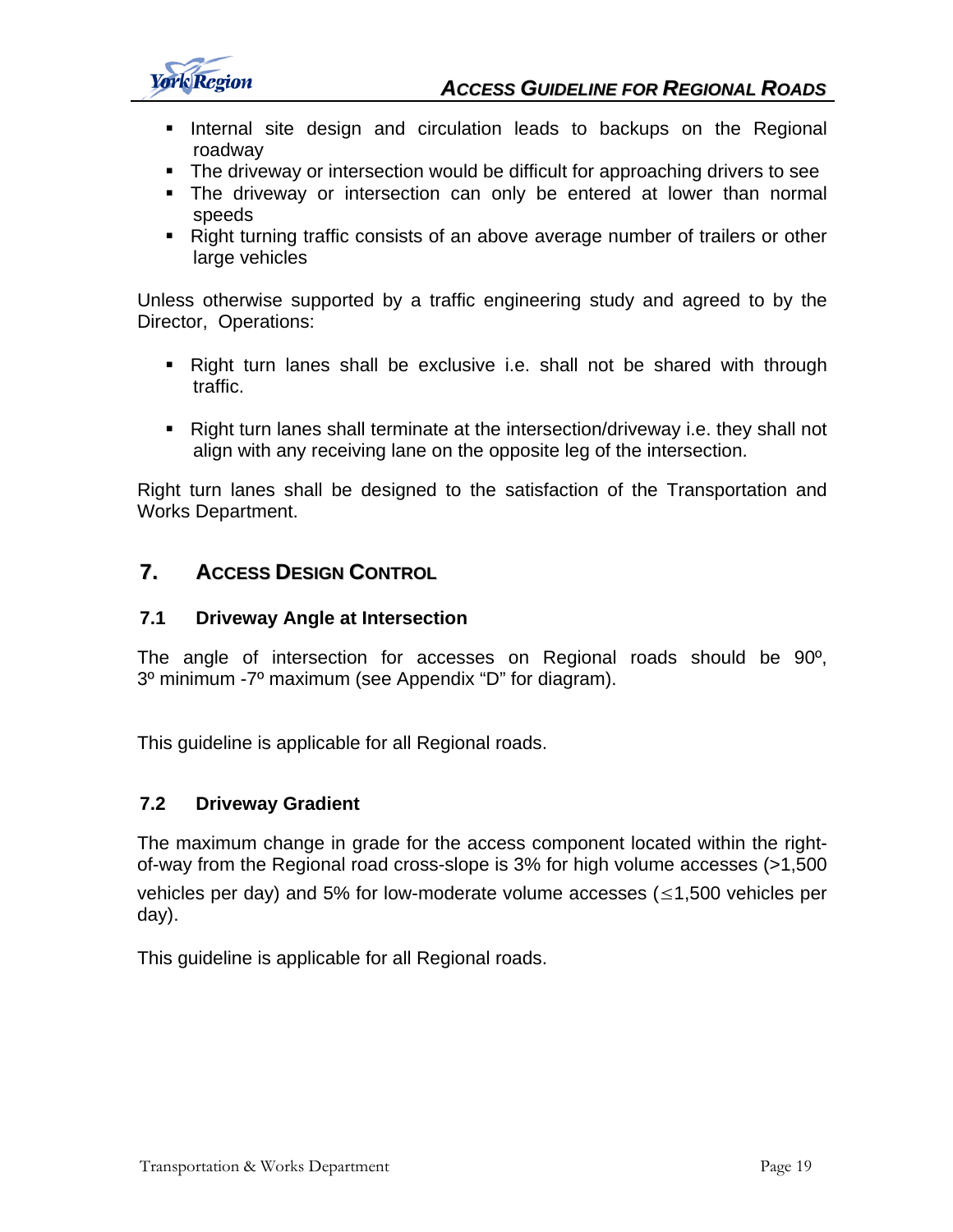

#### **7.3 Corner Radii**

All connections on Regional roads shall meet the radius and width requirements as specified in the Table 8 (see Appendix "G" for Diagram).

#### **Table 8 Minimum corner radii**

| <b>Land Use</b>                                                        | Width (m)   |              | Radius (m)   |
|------------------------------------------------------------------------|-------------|--------------|--------------|
|                                                                        | One-way     | Two-way      |              |
| <b>Residential</b>                                                     | $3.0 - 5.0$ | $6.0 - 7.5$  | $5.0 - 9.0$  |
| Commercial, Institutional, or Light $ 4.5 - 7.5 $<br><b>Industrial</b> |             | $7.2 - 12.0$ | $8.0 - 15.0$ |
| <b>Heavy Industrial</b>                                                | $5.0 - 9.0$ | $9.0 - 15.0$ | $9.0 - 18.0$ |

Moderate-high volume accesses (≥750 vehicles per day) should incorporate design dimensions at the upper end of the specified design ranges. Moreover, corridors designated as Classes IV and V should incorporate access design dimensions at the upper end of the specified design ranges as well. Signalized intersections shall provide 15.0m radii.

The Region may permit a flared-style access (minimum of 3-metre flare on each side) in lieu of a curb return-style (with radius) on corridors designated as Type III and IV if the following criteria are satisfied.

- Low-moderate volume accesses (<750 vehicles per day);
- An adjacent sidewalk abuts the curb of the Regional road; and
- Flare design meets or exceeds the appropriate design vehicle turning path requirements.

#### **7.4 Driveway Clear Throat Distance**

Clear throat distance is measured from the street line through to the first point of on-site vehicular conflict. The access clear throat distance shall be designed to reflect the anticipated storage length for ingress and egress vehicles, in order to prevent these vehicles from interfering with the safety and operations of the Regional Road. The minimum values are as follows (See Appendix 'F' for diagram):

- 8.0m for access corridors designated as Type III
- 15.0m for access corridors designed as Type I, II, IV, V and VI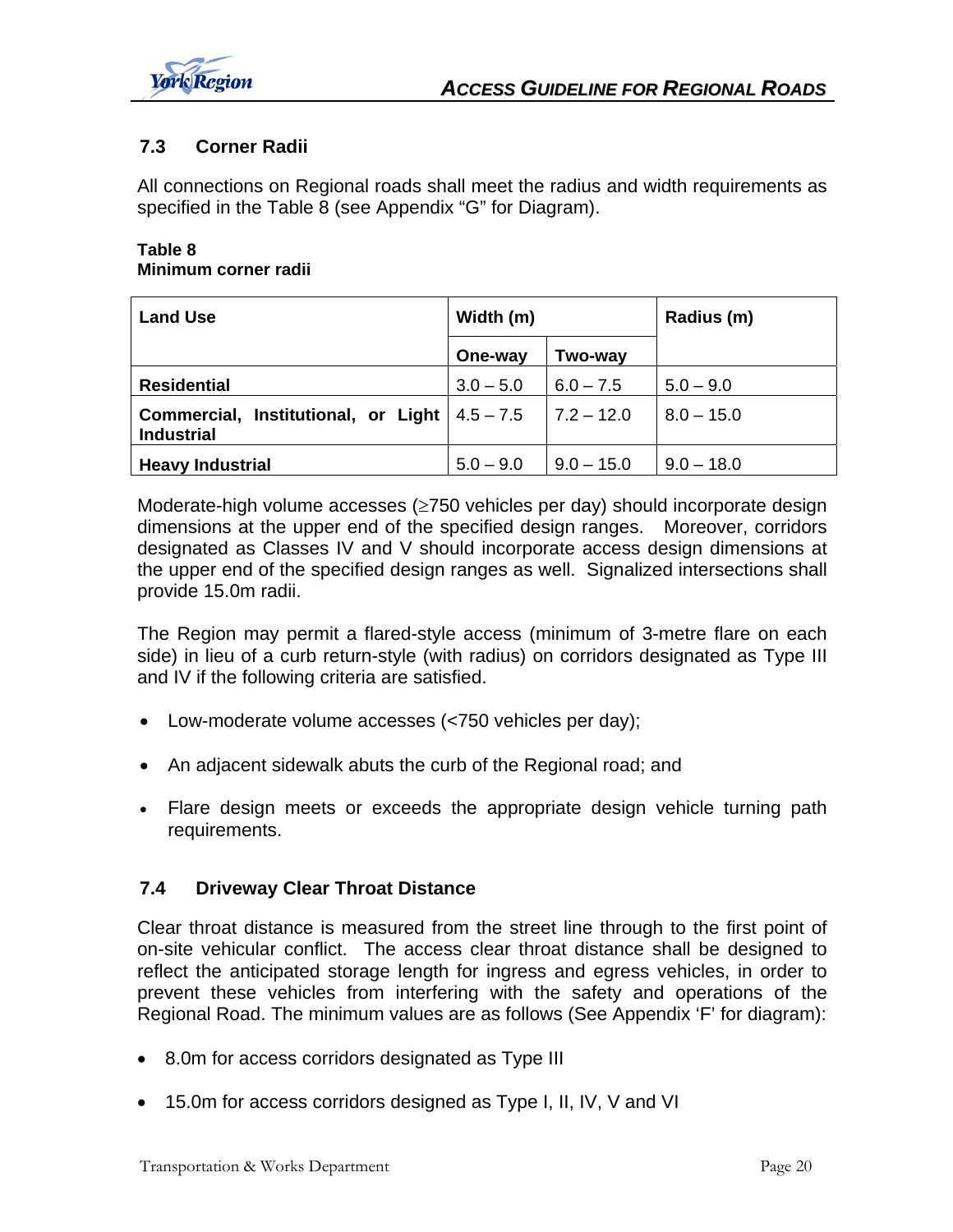

Notwithstanding the above, specific site requirements vary depending on the severed land use and projected traffic volumes. These requirements should be assessed in a traffic study. These distances shall be maximized when ever possible, and increased according to site traffic volumes.

#### **8. LOT CRITERIA**

#### **8.1 Lot Dimensions**

To provide for proper site design and prevent the creation of irregularly shaped parcels, the depth of any lot or parcel should not exceed 2½ times its width along corridors designated as Type III, IV or V, or 4 times its width along corridors designated as Type I, II or VI.

To provide for adequate driveway spacing, lot frontages should be a minimum of 55 metres wide on corridors designated as Type I, II, V or VI, or a minimum of 40 metres wide on corridors designated as Type III or IV.

#### **8.2 Flag Lot Standards**

Flag lots are parcels of land resembling a "flag and pole" configuration, where the primary land component is an internal lot and a narrow land strip provides for access to a Regional Road. Flag lots shall not be permitted, except in unique cases, when their effect would be to increase the number of properties requiring direct and individual access connections to the Regional road network.

Flag lots may be permitted for unique cases, when deemed necessary to achieve planning objectives, such as reducing direct access to Regional roads, providing internal lots with access to a local residential street, or preserving natural, historic or archaeological features.

The consolidation of existing adjacent flag lot driveways shall be encouraged.

These flag lot requirements are applicable for all Regional roads.

#### **8.3 Reverse Frontage Lots**

Access to corner or reverse-frontage lots shall be required on the street with the lower functional classification. This requirement is applicable for all Regional roads.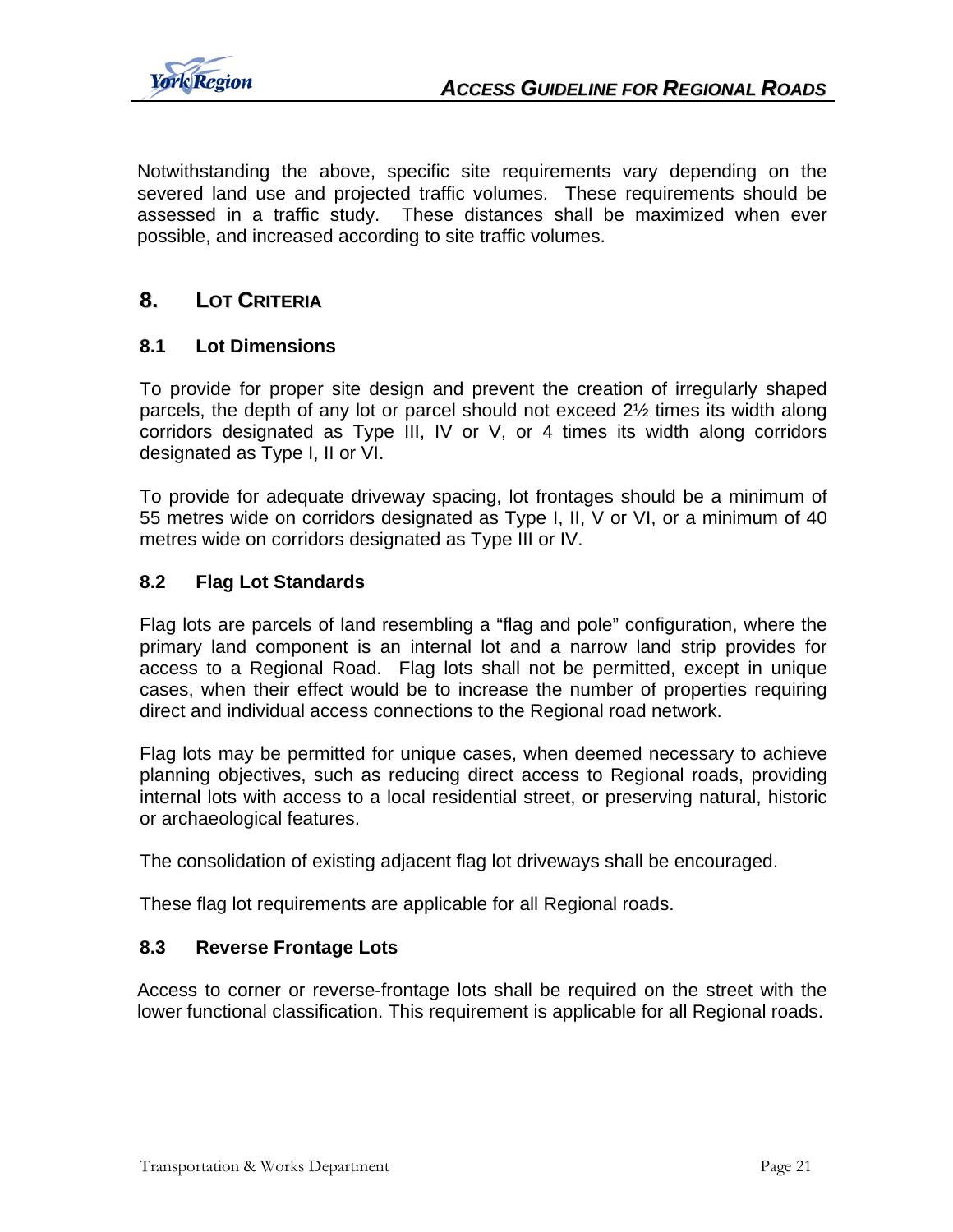

#### **8.4 Frontage Road Lots**

Frontage roads are roads within the public right-of-way (either Regional or local) which are adjacent to and generally parallel to Regional roads. Frontage roads with connections to cross streets in proximity to Regional roads shall have a minimum separation distance of 60 metres.

#### **8.5 Local Street Connectivity**

York Region encourages the development of local road networks that connect with existing surrounding local streets to permit the convenient movement of traffic between residential neighbourhoods or facilitate emergency access, except where such connections would promote traffic infiltration. This guideline is applicable for all Regional roads.

#### **9. VARIANCE CONTROL**

#### **9.1 Existing Non-conforming Driveways**

Existing non-conforming access driveways shall be brought into compliance with the applicable requirements of the Regional Access Guideline under the following conditions:

- When new access permits are requested
- 10 per cent or more increase in existing floor area
- Significant increase in Trip Generation
- As roadway improvements allow

#### **9.2 Variance to Above**

Variance guidelines and procedures allow deviations from the requirements outlined within Regional Access requirements when justified.

The application of all access management standards or strategies should be applied consistently and based on a test of reasonability. A review of the potential access, impacts to the property, long-term development and traffic growth should be undertaken in consideration of Regional road access. Unique locations, unusual land use conditions or specific access needs may necessitate access designs, locations or spacings that vary from the requirements within this Regional Access Guideline. Justification for relief should be substantiated by a Traffic Engineering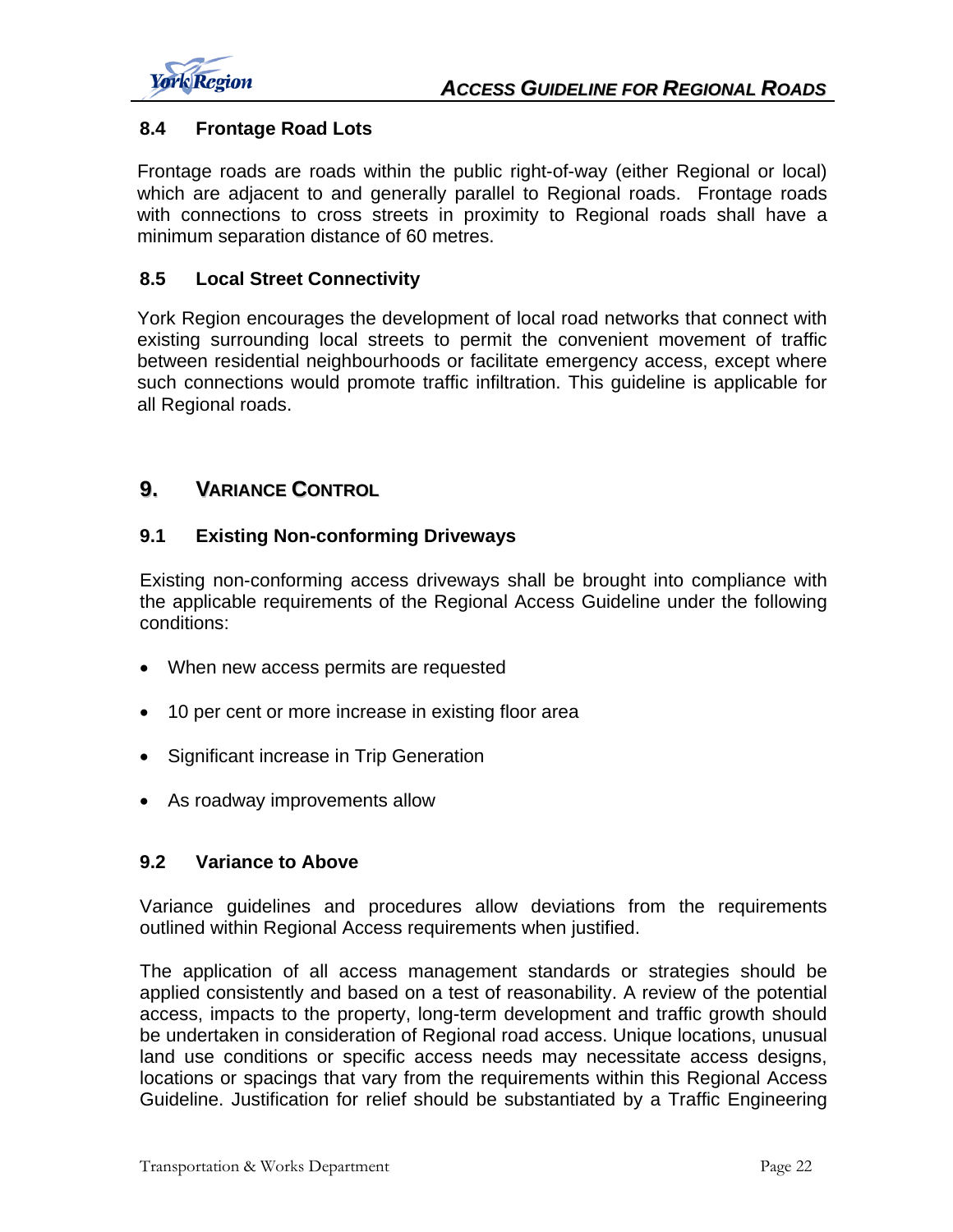

Consultant and should demonstrate that access will work in a substandard location without negative impact on Regional roadway operations.

The granting of a variation shall be in harmony with the purpose and intent of the Regional Access Guideline and shall not be considered until every feasible option for meeting the provisions of the Regional Access Guideline is explored.

Applicants for a variance from these standards must provide proof of unique or special conditions that make strict application of the provisions of the Regional Access Guideline impractical. This shall include proof that:

- Indirect or restricted access cannot be obtained;
- No engineering or construction solutions can be applied to mitigate the condition; and
- No alternative access is available from a street with a lower functional classification than the primary roadway.

Under no circumstances shall a variance be granted, unless not granting the variance would deny all reasonable access, endanger public health, welfare or safety, or cause an exceptional and undue hardship on the applicant. No variance shall be granted where such hardship is self-created.

This guideline is applicable for all Regional roads.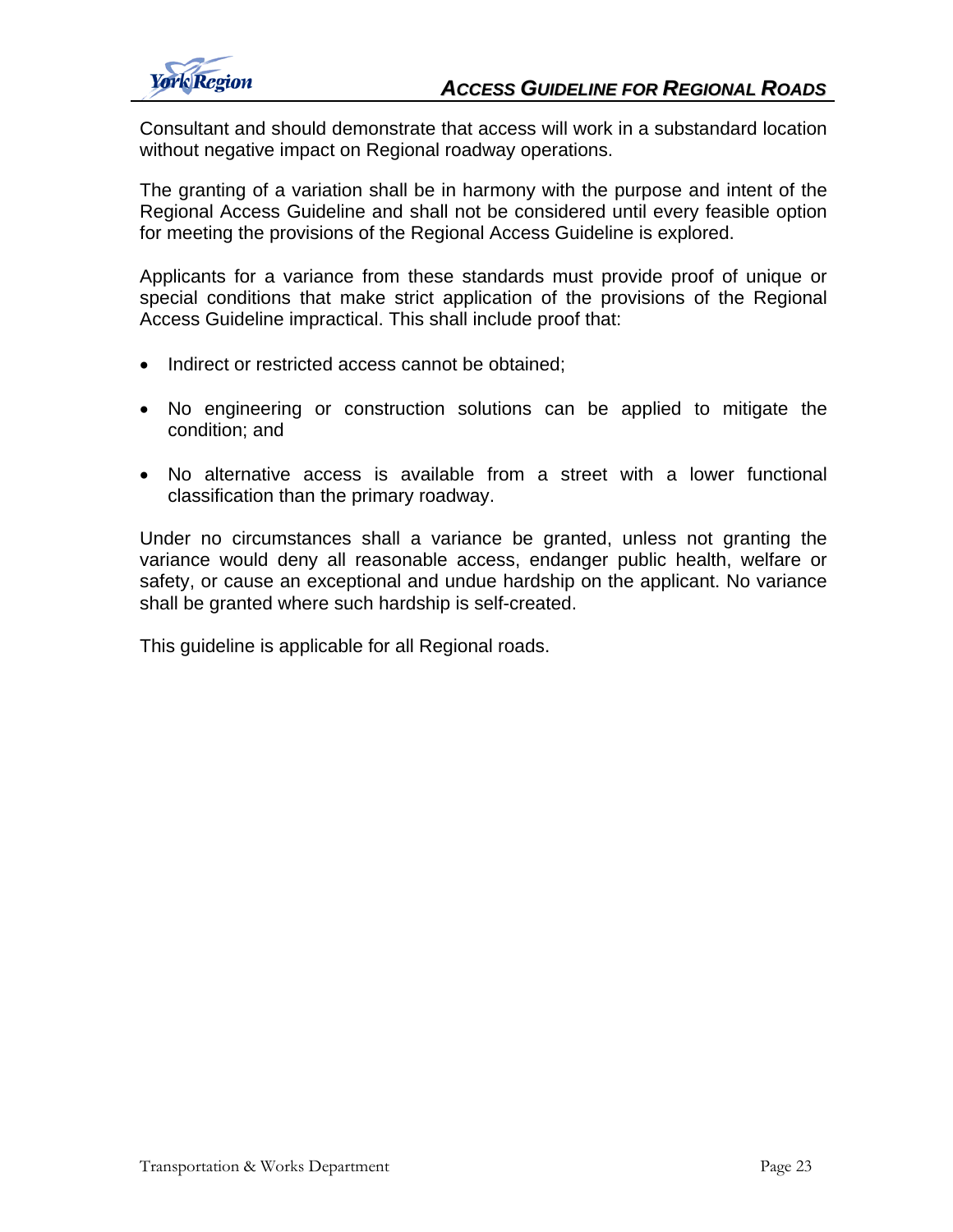

#### **Appendix 'A' Road Classification Chart**

|                                            | <b>TYPE I</b><br>$Rural-2$<br>Lane                           | <b>TYPE II</b><br>$Rural -$<br>Multilane                     | <b>TYPE III</b><br><b>Main Street</b>                                                                                                            | <b>TYPE IV</b><br><b>Commercial/Commuter</b>                                                                | <b>TYPE V</b><br><b>Urban Commuter</b>                                                | <b>TYPE VI</b><br><b>Expressway</b>                             |
|--------------------------------------------|--------------------------------------------------------------|--------------------------------------------------------------|--------------------------------------------------------------------------------------------------------------------------------------------------|-------------------------------------------------------------------------------------------------------------|---------------------------------------------------------------------------------------|-----------------------------------------------------------------|
| <b>Examples</b>                            |                                                              | Green Lane:<br>Hwy 404 to<br><b>Bathurst</b>                 | Yonge Street: Oakridges<br>Davis Drive : Newmarket<br>Highway 7: Unionville<br>MM: Yonge - Bayview<br>14 <sup>th</sup> Ave: Kennedy -<br>McCowan | Hwy 7: Yonge - Hwy 404<br>Leslie: Hwy 7 - 16th Ave.<br>Rutherford: Keele - Jane<br>Yonge: Mulock - Green Ln | MM: Warden - Hwy 48<br>Don Cousens Parkway<br>Woodbine Bypass<br>Jane St: MM - Teston | Hwy 7:Centre -<br>Yonge                                         |
| <b>Master Plan</b><br><b>Cross-section</b> | 2 Lanes                                                      | 4 Lanes                                                      | $2-5$ Lanes                                                                                                                                      | $4-7$ Lanes                                                                                                 | $4-7$ Lanes                                                                           | $>= 6$ Lanes                                                    |
| Appearance                                 |                                                              |                                                              | In mature business.<br>residential areas, high<br>driveway density, narrow<br>frontages                                                          | Medium driveway density,<br>direct commercial access                                                        | Access at signalized<br>intersections, low<br>driveway density                        | Access only at traffic<br>signals, very low<br>driveway density |
| Driveway<br><b>Density</b>                 | Low                                                          | Low                                                          | High                                                                                                                                             | Medium                                                                                                      | Low                                                                                   | Low                                                             |
| Operating<br><b>Speed</b>                  | High                                                         | Very High                                                    | Low to Medium                                                                                                                                    | Low to Medium                                                                                               | High                                                                                  | Very High                                                       |
| <b>Traffic Pattern</b>                     |                                                              |                                                              |                                                                                                                                                  | Pronounced AM peaks,<br>similar midday & PM<br>peaks, high weekend<br>peak, truck traffic                   | Pronounced AM and PM<br>peaks, pronounced tidal<br>flows                              |                                                                 |
| Surrounding<br>Land-Use                    | Agricultural,<br>open space,<br>industrial,<br>institutional | Agricultural,<br>open space,<br>industrial,<br>institutional | Mainly residential,<br>condominiums OR<br>commercial, office,<br>institutional, industrial<br>and retail.                                        | Mainly large commercial,<br>office, institutional,<br>industrial and retail.                                | Mainly residential,<br>institutional, open space                                      |                                                                 |
| Design                                     |                                                              |                                                              | Sidewalks                                                                                                                                        | HOV lane, median,<br>sidewalks                                                                              | HOV Lane, median,<br>cyclist lane, sidewalks                                          | Median                                                          |
| Pedestrians                                | Very low                                                     | Low                                                          | Very High                                                                                                                                        | High                                                                                                        | Medium                                                                                | Low                                                             |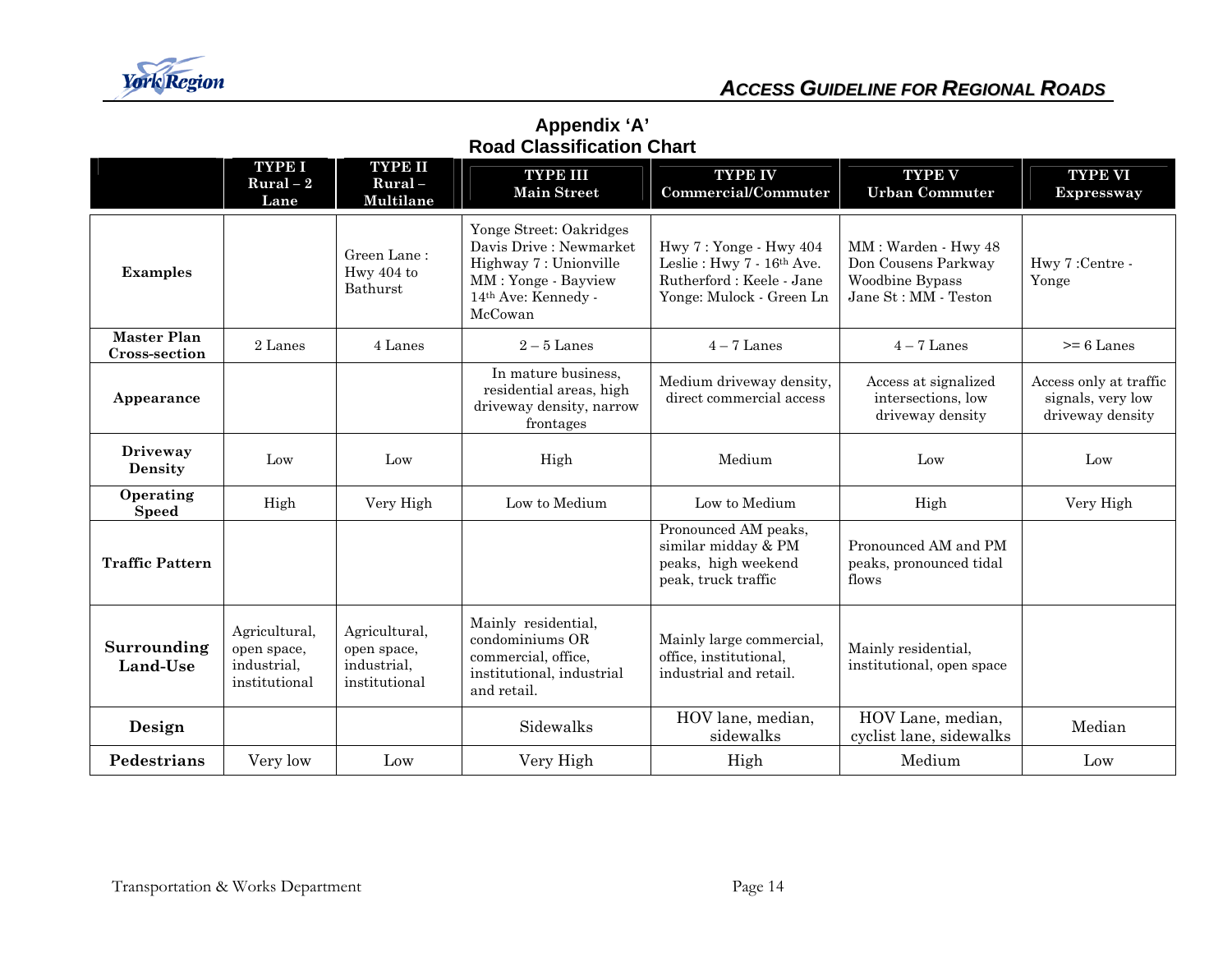

## **Appendix 'B' - Driveway Spacing**



## **Appendix 'C' - Shared Access**

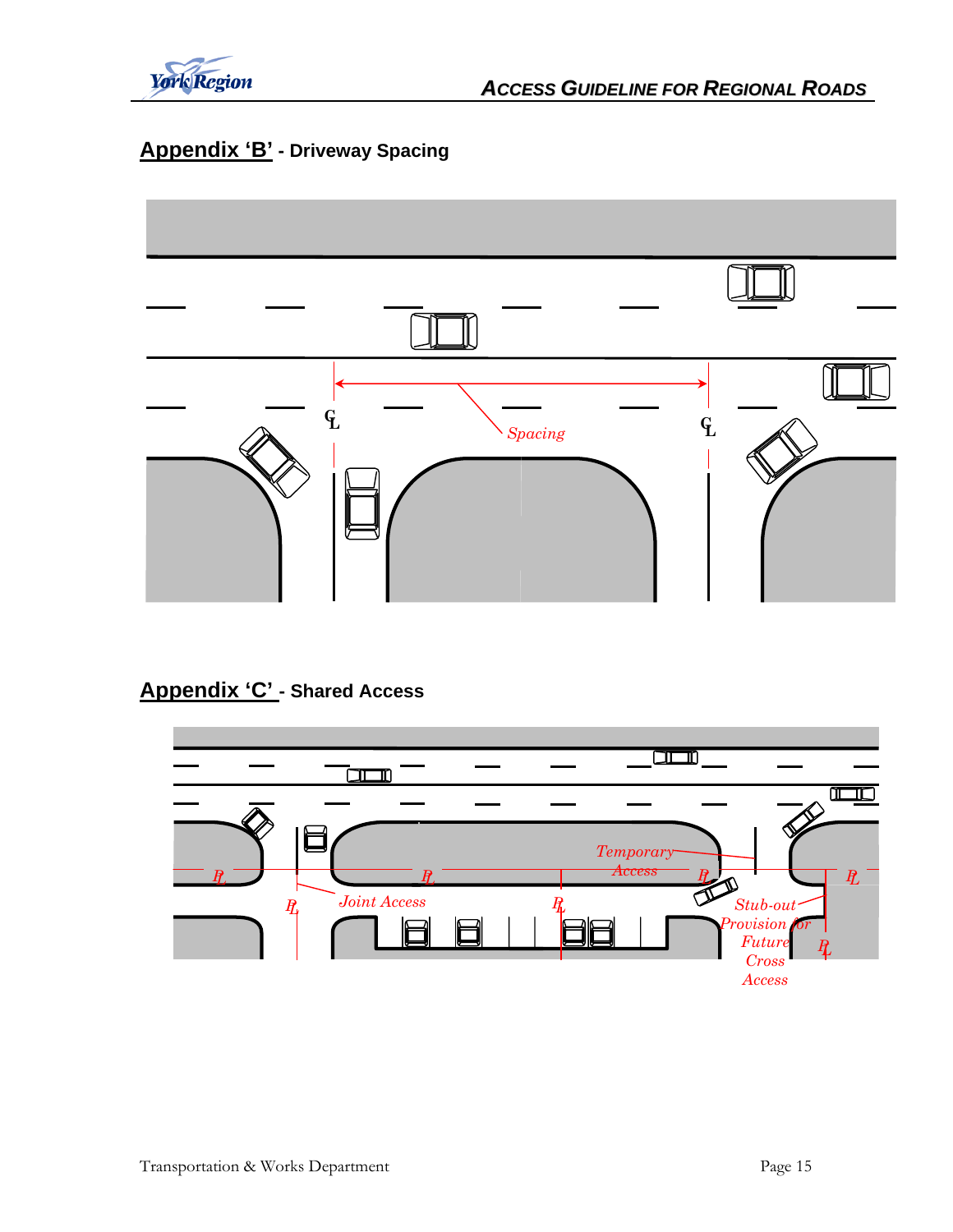

## **Appendix 'D' – Angle of Intersection**

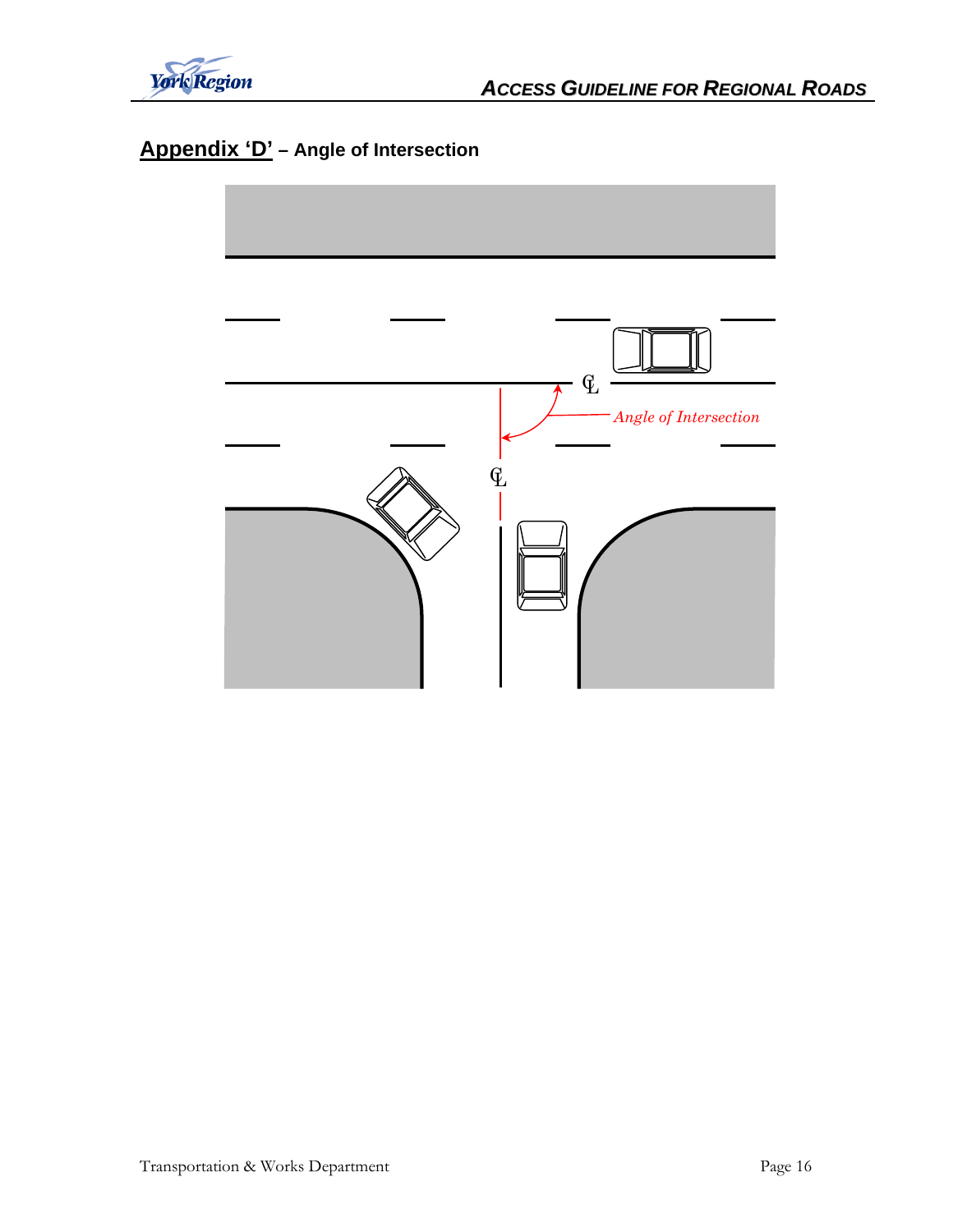

## **Appendix 'E' – Curb Return**